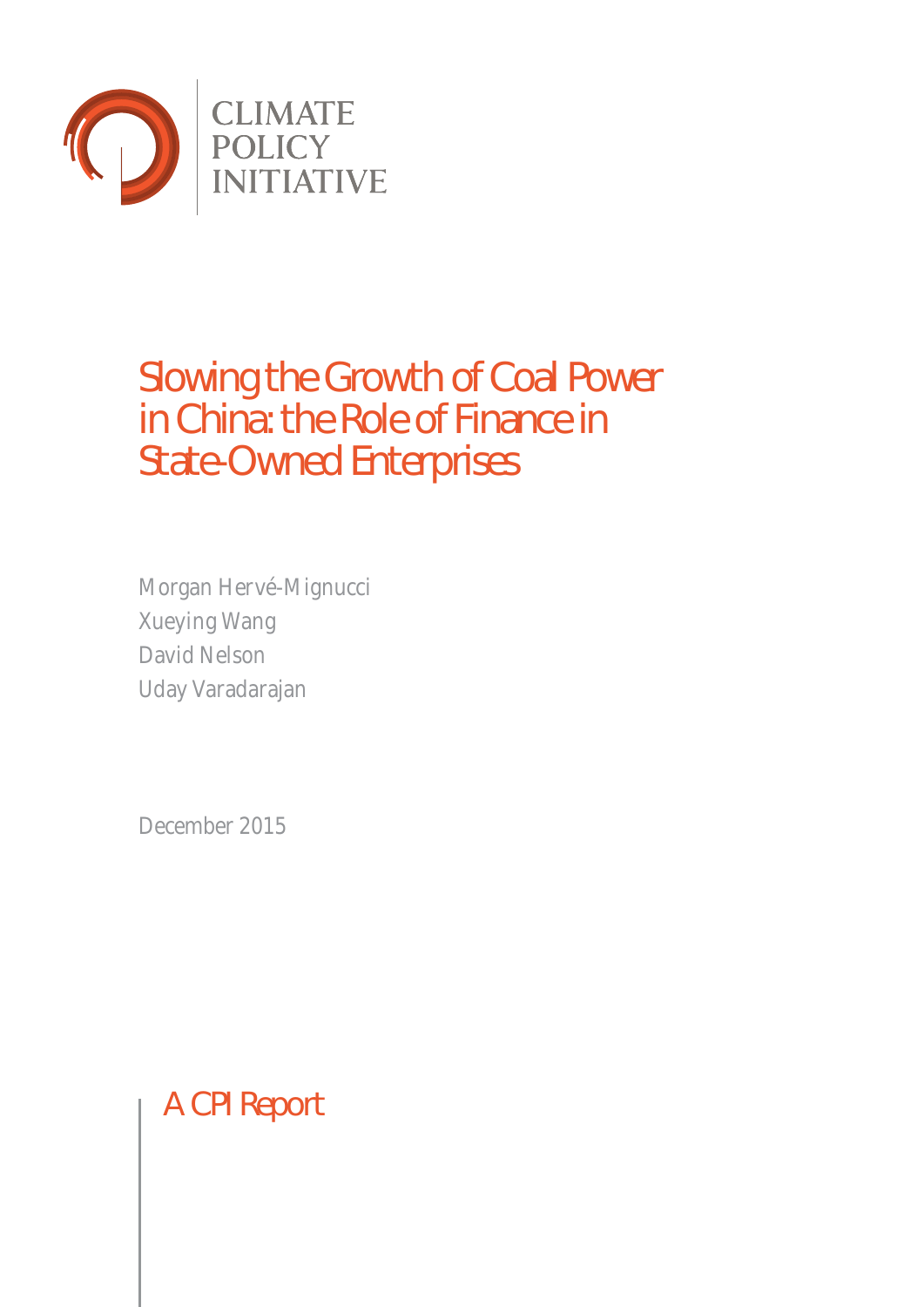# **Acknowledgements**

We would like to give special thanks to Fredrich Kahrl and Alvin Lin for their valuable expertise and significant contributions in reviewing this paper. We would also like to thank Gang He, Shan Li, Fei Teng, Jianliang Wang, Xuehua Zhang, and Hansong Zhu for their thoughtful insights and feedback.

We extend our sincere thanks to CPI staff members Ruby Barcklay, Amira Hankin, Tom Heller, David Nelson, Elysha Rom-Povolo, Uday Varadarajan, Tim Varga, and Maggie Young, who provided guidance and support throughout the course of this project.

CPI would like to thank Children's Investment Fund Foundation, without whose generous support this project would not have been possible.

| <b>Descriptors</b>         |                                                                                               |                        |  |  |
|----------------------------|-----------------------------------------------------------------------------------------------|------------------------|--|--|
| Sector                     | Energy Finance                                                                                |                        |  |  |
| Region                     | Global                                                                                        |                        |  |  |
| Keywords                   | China, coal finance, State finance, state-owned enterprises,<br>corporate finance, coal power |                        |  |  |
| <b>Related CPI Reports</b> | Slowing the Growth of Coal Power Outside China: The Role of<br>Chinese Finance                |                        |  |  |
| Contact                    | Morgan Hervé-Mignucci                                                                         | morgan@cpisf.org       |  |  |
|                            | Xueying Wang                                                                                  | xueying.wang@cpisf.org |  |  |
|                            |                                                                                               |                        |  |  |

# **About CPI**

Climate Policy Initiative works to improve the most important energy and land use policies around the world, with a particular focus on finance. An independent organization supported in part by a grant from the Open Society Foundations, CPI works in places that provide the most potential for policy impact including Brazil, China, Europe, India, Indonesia, and the United States.

Our work helps nations grow while addressing increasingly scarce resources and climate risk. This is a complex challenge in which policy plays a crucial role.

Copyright © 2015 Climate Policy Initiative www.climatepolicyinitiative.org

All rights reserved. CPI welcomes the use of its material for noncommercial purposes, such as policy discussions or educational activities, under a Creative Commons Attribution-NonCommercial-ShareAlike 3.0 Unported License. For com[mercial use, please contact admi](http://www.climatepolicyinitiative.org )n@cpisf.org.

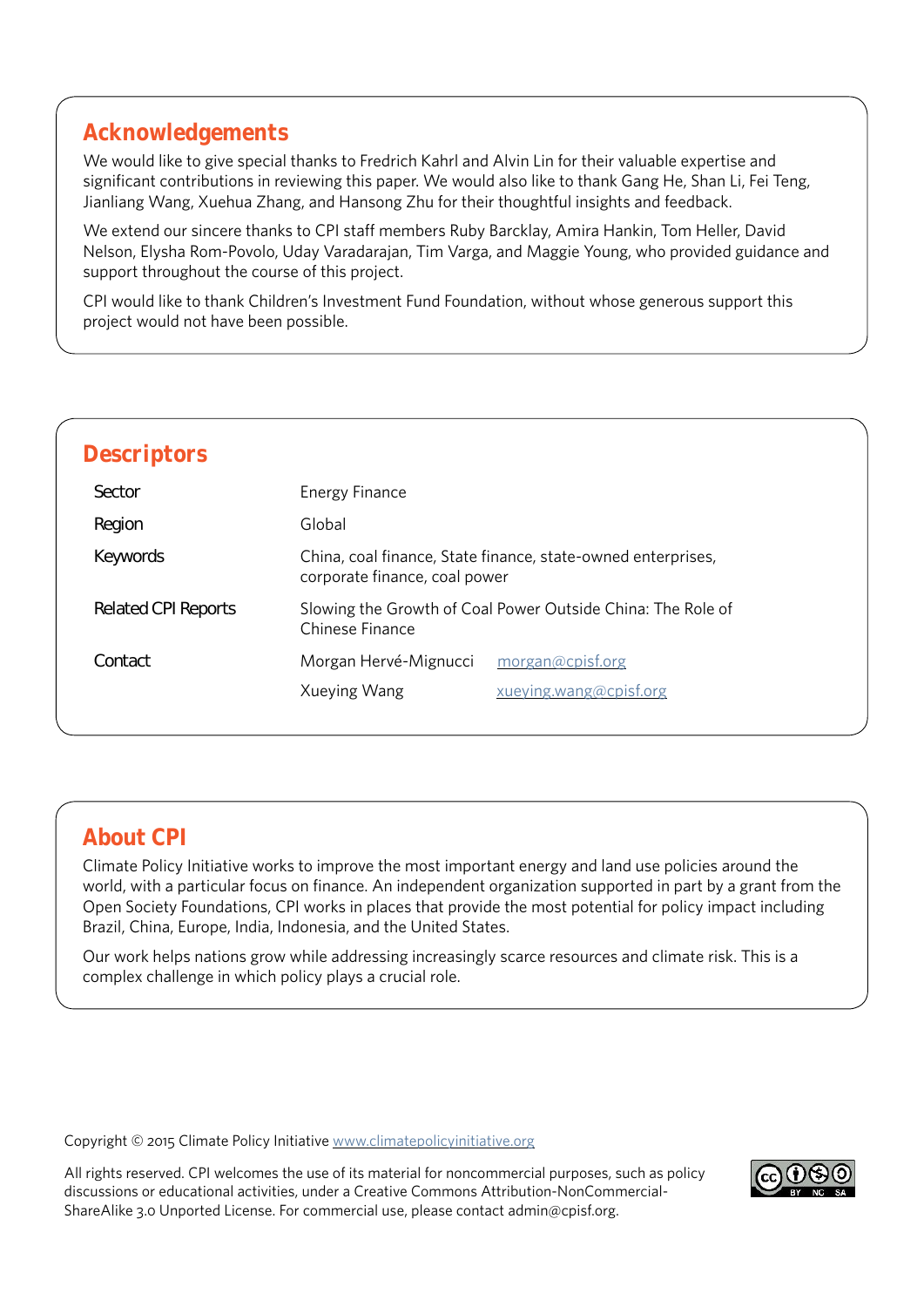# **Executive Summary**

In the past few decades, China has experienced rapid growth in coal power, which has played a key role in supporting China's economic and industrial structure, as well as in achieving its infrastructure-led GDP growth targets. On the other hand, coal-fired power has also become a significant contributor to the country's CO<sub>2</sub> emissions, which reached 8.25 billion tons in 2012 (IEA).

Climate Policy Initiative is examining the financing of Chinese coal power plants, beginning with an overview of the current state of the coal power sector, with the aim of exploring financing levers which could optimize electric power growth while also greening the system. In particular, we focus on state-owned enterprises (SOEs), the state-owned and state-controlled companies which dominate the coal power industry.

Our analysis finds the following:

- **1. Coal in China is largely owned and financed by state-owned or controlled entities.** State-owned enterprises own 61% of installed coal power capacity in China, and own controlling shares in an additional 33% (Figure ES-1).
- **2. Aggressive capacity targets, low-cost debt, and tariff structures have largely driven coal capacity expansion.** Government policy has driven the growth of coal power, through capacity targets (300 GW of new coal power capacity in the  $12<sup>th</sup>$ Five Year Plan), as well as through various finance and fiscal levers designed to maintain profits for the

Figure ES-1. Chinese installed coal power capacity ownership breakdown

SOE coal power generators and to enable them to reach policy targets, including:

- Electricity tariffs are adjusted to cover generation costs and other expenses while providing reasonable profits for an average plant.
- The dispatch scheme allocates roughly equal operating hours to generators in a region, with almost uniform tariff rates applied to the same type of generation, incentivizing electricity capacity expansion as a means of improving generator revenue.
- Low-cost debt capital is available to generators through state-owned banks, and new equity capital can be obtained through SOEs' listed companies.
- SOEs' liability to asset ratio has increased from around 70% a decade ago to around 80% today, highlighting SOEs' reliance on debt finance.

Recent changes in the underlying economic background, including, notably, environmental and health concerns and weakened industrial demand, have led to the slowdown of coal power growth. Government support to coal power has decreased as a reflection of this shift, with adjustments in tariffs and lending rates, as well as an increase in SOE dividend requirements.



61% entirely State-owned

- SOEs Big 5 ParentCos
- SOEs Central
- SOEs Provincial
- SOEs Bia 5 ListCos
- Autoproducers
- Joint ventures
- Domestic investors
- Foreign investors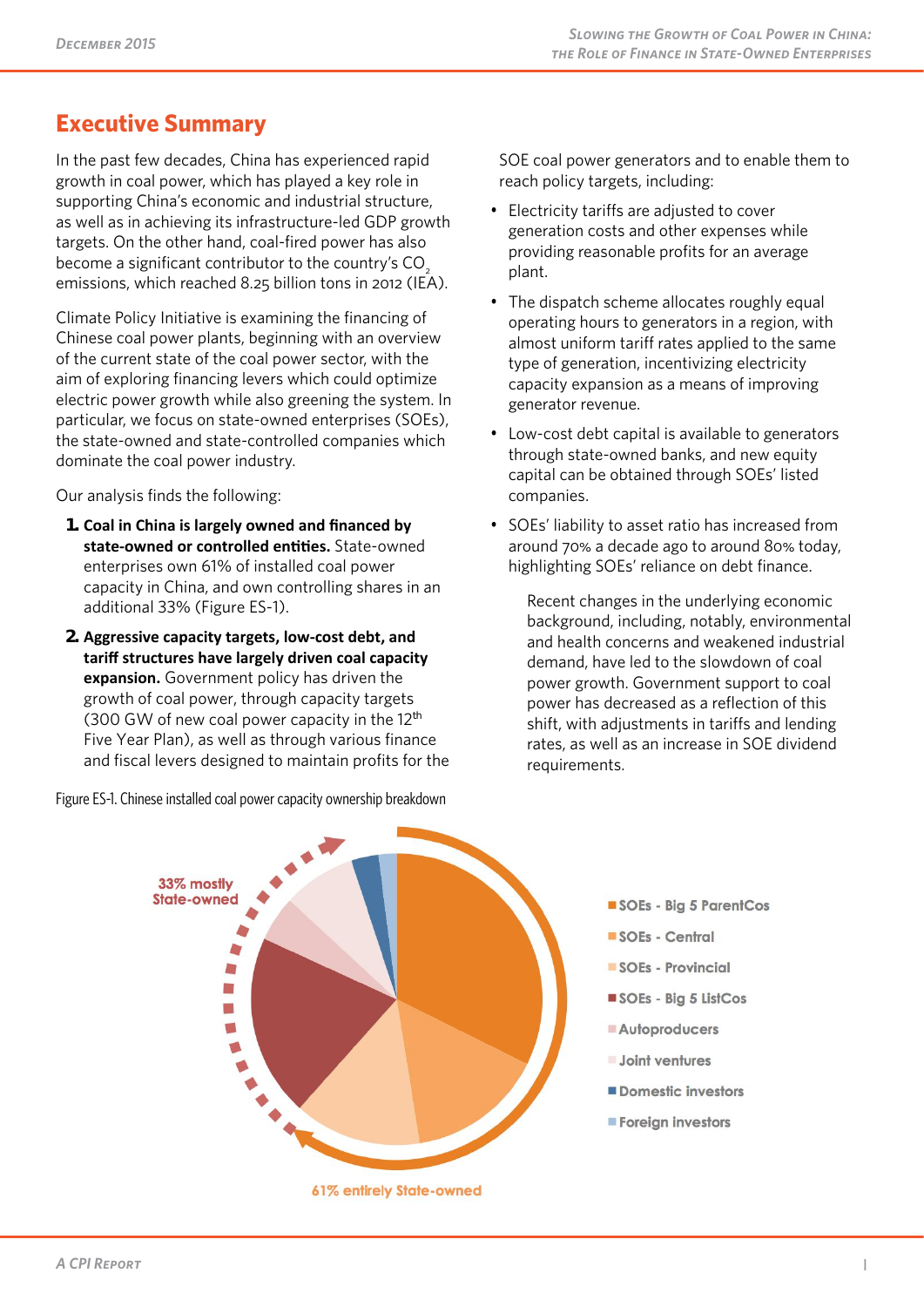



- **3. SOE financing of coal capacity expansion has become largely self-sustaining.** SOEs have increasingly become financially self-sustaining through increased integration, diversification, access to public markets, and most importantly, through reinvestment of profits and tariff revenues to cover asset depreciation expenses:
- Due to the high growth rate of the asset base over the last decade, tariff revenues to cover depreciation expenses alone are now large enough to fund almost half of the total capital expenditures of SOEs (Figure ES-2).
- As spending on new coal plants now only makes expenditures **Parameters Parameters Parent Constructed Expenditures**, **Parameters Parameters Parameters Parameters Parameters Parameters Parameters Parameters Parameters Parameters Parameters Para** annual tariff revenues to cover depreciation expenses are now 30% more than their annual coal power capital expenditures (Figure ES-3).
	- Because of the growing financial independence of SOEs, they are now capable of developing and operating coal power without overly relying on external finance, positive profits, or continued policy support.

There may be opportunities for the government to optimize electricity power growth while also transitioning to a low-carbon system, through more sustainable coal power expansion. Adjusting the *30* dispatch scheme, tariffs, and SOEs' access to debt capital may have the potential to optimize coal power expansion, support SOE revenues, increase flexibility services needed in a low-carbon electricity system, *20* 2005 '06 '07 '08 '09 '10 '11 '12 '13 and support mixed ownership reform in the electricity sector. These opportunities require further exploration.



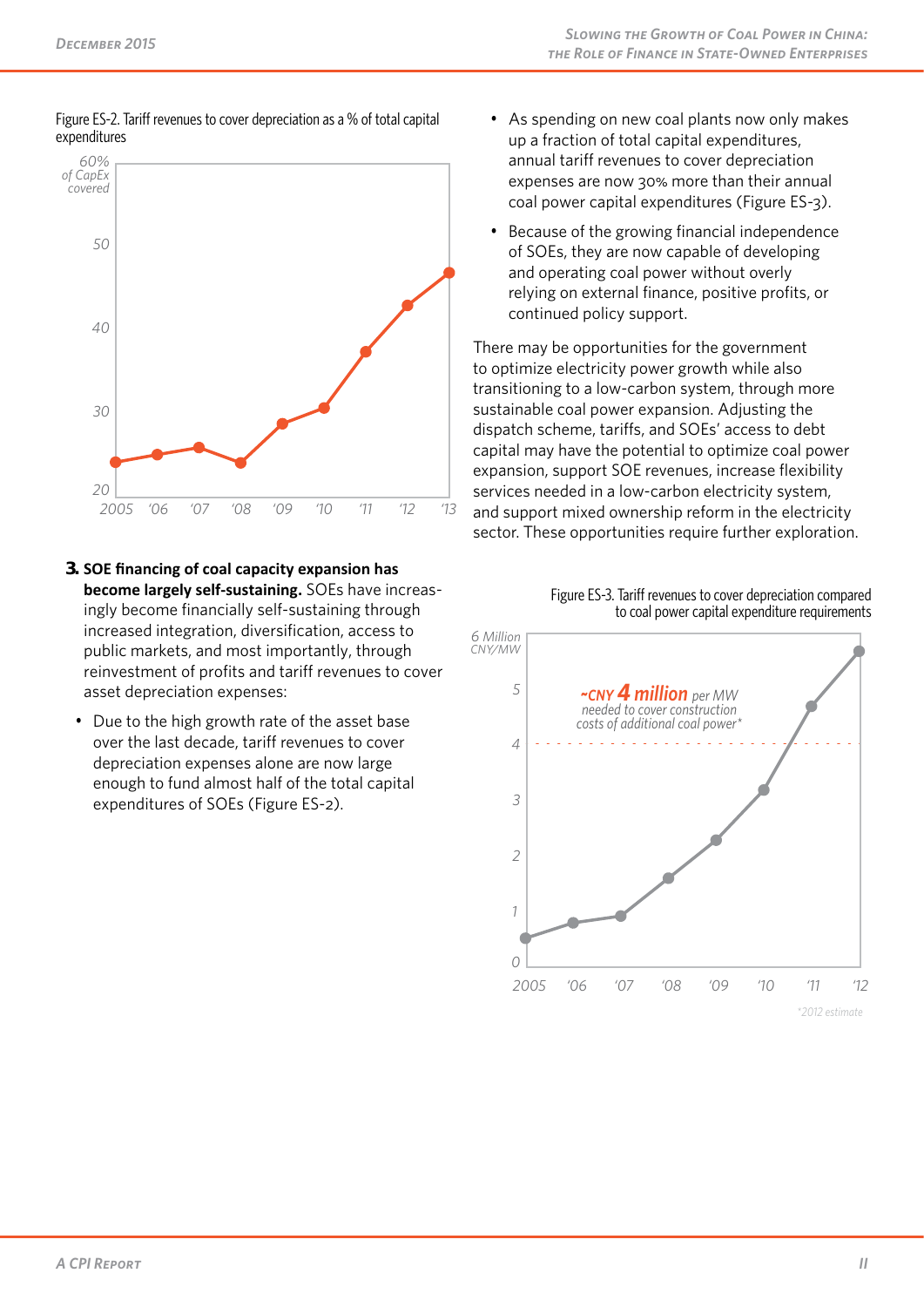# **Contents**

|  | 1. INTRODUCTION |  |  |
|--|-----------------|--|--|
|--|-----------------|--|--|

| 2. | THE GROWTH OF COAL POWER IN THE PAST DECADES WAS AN ESSENTIAL<br><b>COMPONENT OF CHINESE ECONOMIC DEVELOPMENT STRATEGY BUT LED TO</b><br><b>SIGNIFICANT EMISSIONS</b> |                                                                                                                                      | $\overline{2}$ |
|----|-----------------------------------------------------------------------------------------------------------------------------------------------------------------------|--------------------------------------------------------------------------------------------------------------------------------------|----------------|
|    | 2.1                                                                                                                                                                   | COAL POWER'S LOW COST TRANSLATED INTO LOW ENERGY COSTS, BENEFITING CHINA'S INDUSTRIAL<br><b>GROWTH</b>                               | 3              |
|    | 2.2                                                                                                                                                                   | COAL POWER ALSO SUPPORTED INFRASTRUCTURE GROWTH AND INDUSTRIALIZATION, WHICH THE<br>CHINESE GOVERNMENT RELIED ON TO MEET GDP TARGETS | 6              |
|    | 2.3                                                                                                                                                                   | COAL POWER GROWTH IS SLOWING DOWN AS A RESULT OF SLOWING GDP AND CHANGES IN THE<br><b>ECONOMY'S STRUCTURE</b>                        | 6              |
| 3. |                                                                                                                                                                       | STATE-OWNED ENTERPRISES (SOES) PLAYED A CENTRAL ROLE IN THE DEPLOYMENT                                                               |                |
|    |                                                                                                                                                                       | OF COAL POWER GENERATION                                                                                                             | 8              |
|    | 3.1                                                                                                                                                                   | THE MAJORITY OF COAL POWER ASSETS ARE STATE-OWNED                                                                                    | 8              |
|    | 3.2                                                                                                                                                                   | SOES HAVE ACCESS TO FINANCE FROM PUBLIC MARKETS THROUGH LISTCOS AND JOINT VENTURES                                                   | 9              |
|    | 3.3                                                                                                                                                                   | SOES OBTAIN SIGNIFICANT FINANCE FROM STATE-OWNED BANKS                                                                               | 9              |
|    | 3.4                                                                                                                                                                   | DOMESTIC AND INTERNATIONAL PRIVATE INVESTORS WERE NOT MAJOR INVESTORS IN COAL POWER<br><b>PLANTS</b>                                 | 10             |
|    |                                                                                                                                                                       | 4. TARGETS, TARIFFS, AND FINANCE: GOVERNMENT POLICIES SUPPORTED SOES                                                                 |                |
|    |                                                                                                                                                                       | <b>ENGAGED IN COAL POWER DEVELOPMENT</b>                                                                                             | 11             |
|    | 4.1                                                                                                                                                                   | GOVERNMENT TARGETS FOR COAL POWER CAPACITY DROVE SOE EXPANSION                                                                       | 11             |
|    | 4.2                                                                                                                                                                   | ELECTRICITY TARIFF STRUCTURE GUARANTEED SOES' RETURN AND REDUCED THE RISK OF COAL POWER<br><b>INVESTMENT</b>                         | 13             |
|    | 4.3                                                                                                                                                                   | FINANCE AND FISCAL SUPPORT ENABLED SOES TO DEPLOY COAL POWER GENERATION AT A LARGE<br><b>SCALE</b>                                   | 14             |
| 5. |                                                                                                                                                                       | RECENT SHIFTS IN THE MACROECONOMIC ENVIRONMENT AND GOVERNMENT                                                                        |                |
|    |                                                                                                                                                                       | <b>POLICIES ARE LEADING TO A SLOWDOWN IN COAL POWER GROWTH</b>                                                                       | 19             |
|    | 5.1                                                                                                                                                                   | CHINA'S "NEW NORMAL" AFFECTS DOMESTIC SUPPLY AND DEMAND FOR ELECTRICITY                                                              | 19             |
|    | 5.2                                                                                                                                                                   | POLICY CHANGES ARE BEING DEPLOYED TO CONSTRAIN COAL POWER GROWTH                                                                     | 20             |
|    |                                                                                                                                                                       | 6. THE IMPACT OF CHANGES IN GOVERNMENT POLICY AND FINANCE SUPPORT FOR                                                                |                |
|    |                                                                                                                                                                       | <b>COAL POWER SOES HAS BEEN LIMITED</b>                                                                                              | 23             |
|    | 6.1                                                                                                                                                                   | SOES ARE INCREASINGLY SELF-SUSTAINING                                                                                                | 23             |
|    |                                                                                                                                                                       | 7. CONCLUSION AND NEXT STEPS                                                                                                         | 27             |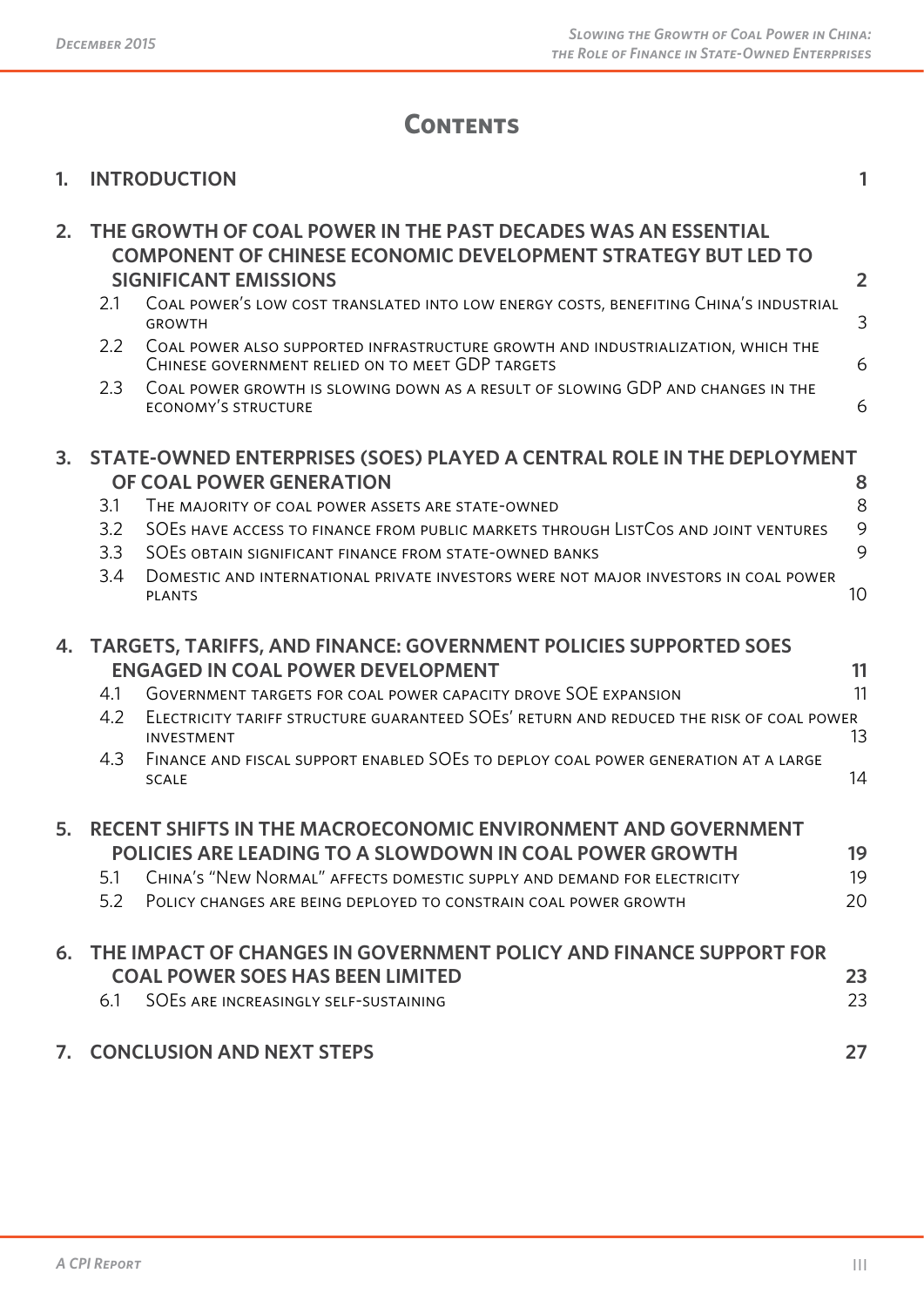# **1. Introduction**

The rise in coal power has played an important role in enabling Chinese economic development by providing industrial firms with a competitive advantage due to low energy costs. In the last decade, however, coalfired power generation in China has become one of the largest contributors to global carbon emissions and air pollution from the energy sector.<sup>1</sup> To address this, governments, philanthropies, and civil society organizations have tested and employed multiple approaches to curb coal power growth in China: helping to bust "dirty" projects (such as tracking and "naming and shaming"), supporting policymakers to develop better policy packages to accelerate alternative lowcarbon power generation, assessing the social cost of coal power, and modeling alternative scenarios as a way to influence decision-making in China. However, despite its critical role in infrastructure development, the financing of Chinese coal power remains one of the least explored angles.

Crucial questions around the financing of Chinese coal power plants are: which actors (i.e. owners, lenders, policymakers) have played a major role in the deployment of coal-fired plants in China? What combination of economic and policy factors gave rise to the deployment of close to 1 TW of thermal capacity (mostly coal-fired power) by 2015? What is the financing structure that supports these coal-fired plants and how is it evolving? How do the dominant actors in this system benefit from coal power build-outs? How could the government best rein in these actors? What is the role of domestic and foreign private capital in power plant financing? And can the increased participation of private capital change incentives to slow the growth of coal power?

This project begins to explore these questions. In Section 2, we look into the instrumental role that lowcost coal power generation has played in helping fuel China's infrastructure-led economic development. In Section 3, we identify the owners of coal-fired power generation capacity in China and highlight the critical role that SOEs have played in the deployment of coal power. In Section 4, we turn to the three government policy drivers that have supported SOEs: top-down targets from China's National Development and Reform Commission (NDRC), government-set electricity tariffs that ensure relative long-term profitability, and the provision of almost unlimited, cheap government finance to SOEs so that they do not need to rely solely on pure corporate or project finance. In Section 5, we look into macroeconomic changes that have occurred recently in China and how government support is evolving under this changing economic landscape. Section 6 looks into the complex relationship between state-owned enterprises and the central government – making the case that SOEs are gradually evolving into self-sustaining entities that are incentivized to continue expanding their coal-fired power generation assets on which external finance and policy support have limited impact.

<sup>1</sup> CPI The Policy Climate, 2013, http://climatepolicyinitiative.org/ publication/the-policy-climate/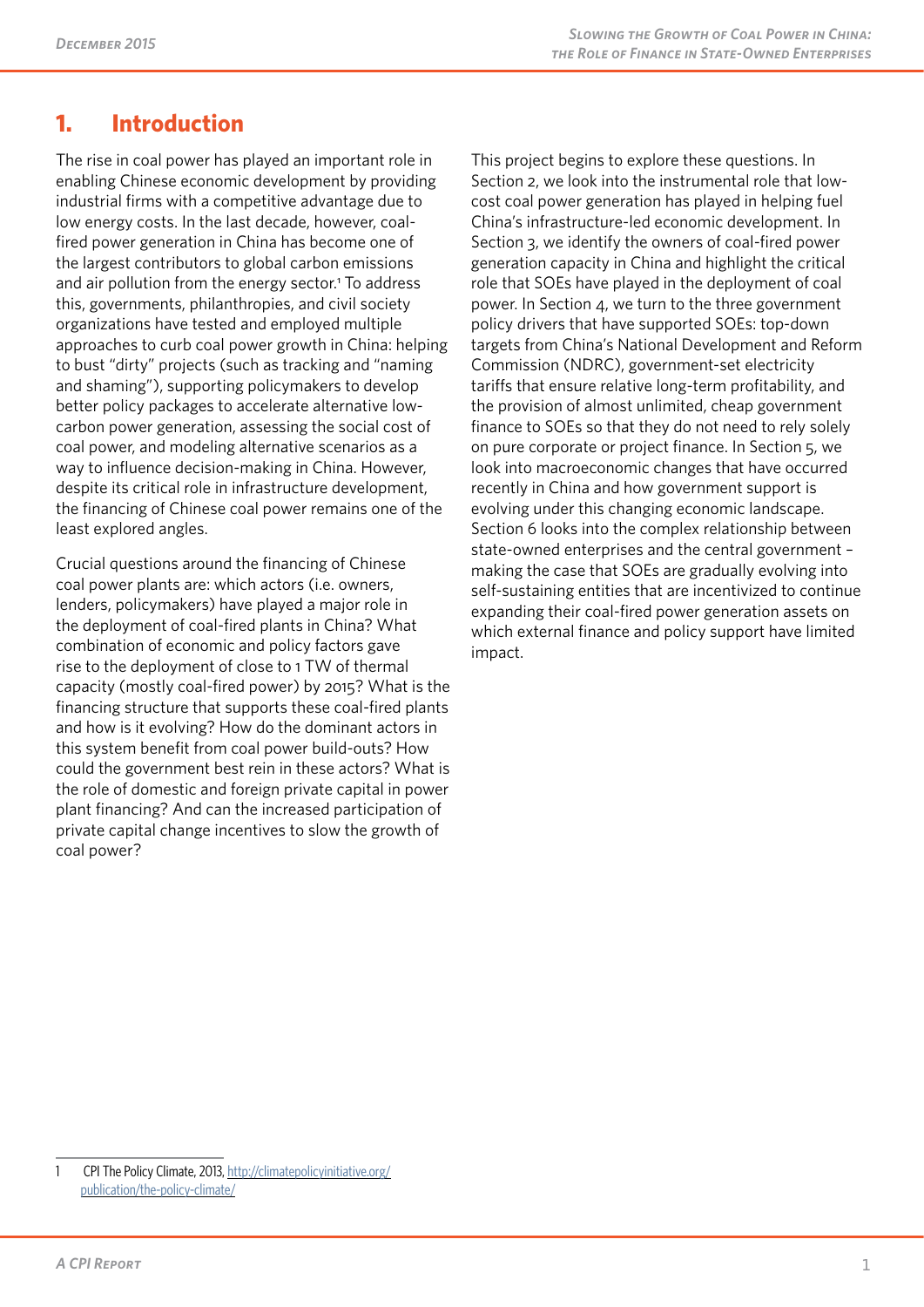# **2. The growth of coal power in the past decades was an essential component of Chinese economic development strategy but led to significant emissions**

In the past decade, China has seen significant growth in thermal power, which is mostly coal-fired power, but also includes a relatively small portion of gas-fired and oil-fired generation, from around 290 GW of total installed capacity in 2003 to 916 GW in 2014, with a compound annual growth rate of 11.1% (Figure 1). This rapid growth of thermal power in the mid-2000s corresponded with a surge in electricity demand, mostly from industry but also from the residential sector.<sup>2</sup> The rate of growth has slowed down since 2008, corresponding to a period of smoother demand growth as well as surging domestic fuel prices following coal price liberalization.3 From 2012 to 2014, coal power capacity was 755 GW, 796 GW, and 825 GW respectively, representing more than 90% of thermal power capacity.4

This significant growth of the coal sector and its use for power generation presented profound emissions implications. According to the IEA, China was responsible for over a quarter of global carbon emissions in 2012, emitting 8.25 billion tons of CO<sub>2</sub>. More than 80% of China's CO<sub>2</sub> emissions came from coal combustion, and half of that came from coal for electricity.<sup>5</sup> China's coal-fired power generation is the single largest contributor to global carbon emissions in the energy sector.

In spite of coal's significant emissions, coal power has been seen as, and continues to be, an important building block to support China's economic development goals.

Figure 1 - Cumulative thermal power generation capacity (in GW) has grown overall, but has declined as a share of total power generation capacity (in %) from 2003 to 2014.



*Thermal Power Generation (cumulative)*

Source: NBS, China Statistical Yearbook, 2014, http://www.stats.gov.cn/tjsj/ndsj/2014/indexch.htm

2 CPI The Policy Climate, 2013, http://climatepolicyinitiative.org/publication/ the-policy-climate/

3 NDRC Announcement on coal price libera[lization, 2005 \(in Chinese\) http://](http://www.stats.gov.cn/tjsj/ndsj/2014/indexch.htm) www.sdpc.gov.cn/fzgggz/jjyx/mtzhgl/200512/t20051229\_530461.html

4 Source: China Electricity Cou[ncil, 2015](http://climatepolicyinitiative.org/publication/the-policy-climate/) 

5 IEA CO2 Emissions From Fuel Combustion, 2013http://www.iea.org/ publications/freepublications/publication/co2-emissions-from-fuelcombustion-highlights-2013-.html?direct=1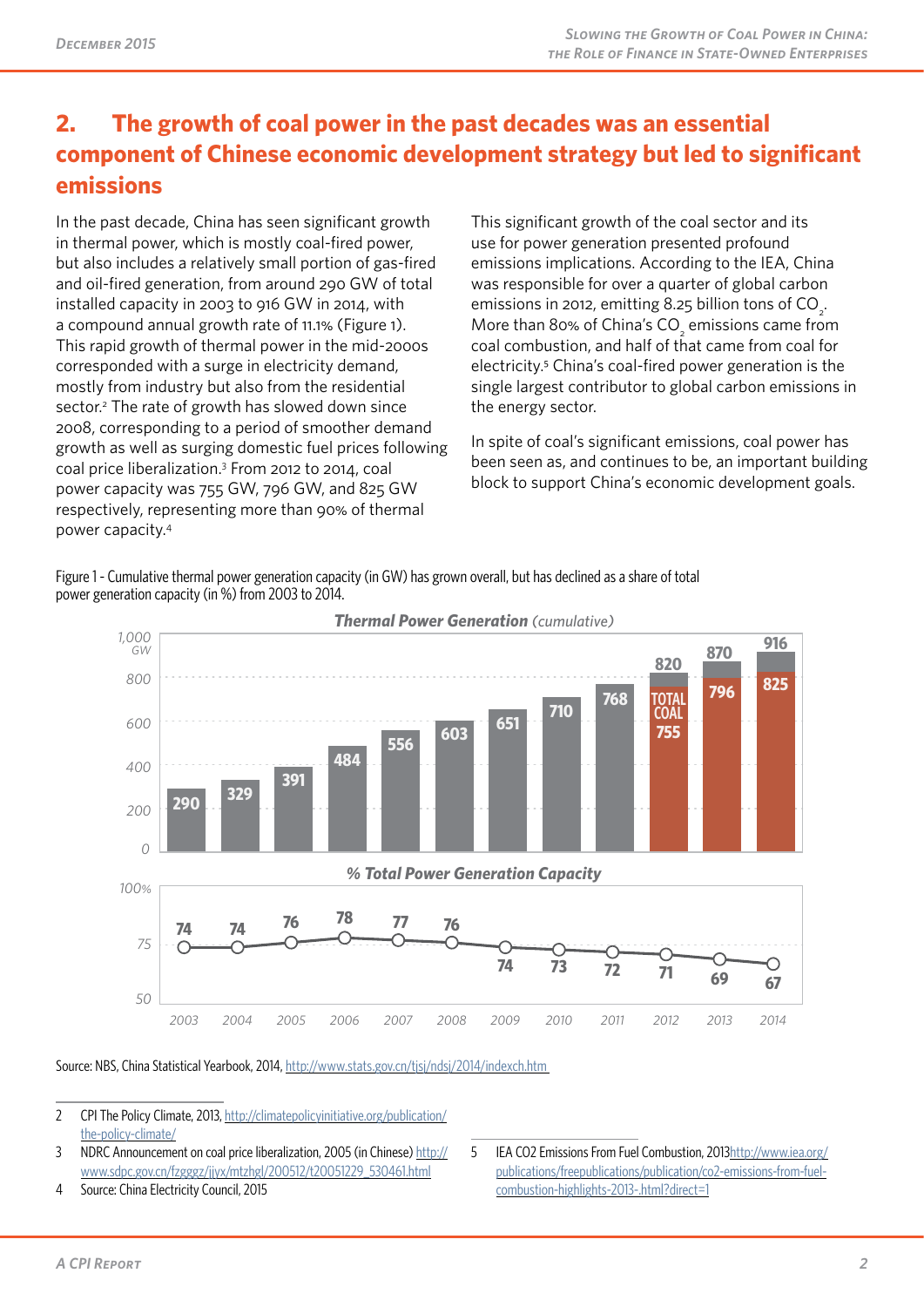# **2.1 Coal power's low cost translated into low energy costs, benefiting China's industrial growth**

**Coal is China's most abundant energy source.** With 13% of the world's total recoverable coal reserves, China has the third largest coal reserves in the world behind the U.S. and Russia.<sup>6</sup> In 2011, raw coal production in China was 3.52 billion metric tons, or 2.51 billion tons of coal equivalent in energy units. Around half of that was used for coal-fired electricity.<sup>7</sup>

**Chinese coal power plants have huge cost advantages compared to the rest of the world**, especially for the larger boilers and generating units. It is not entirely clear why construction costs in China are much lower, but economies of scale are probably one of the main causes. Since 2006, China has installed around 500 GW of coal-fired power capacity, and two-thirds of these new builds have unit sizes of 600 MW or larger, making most of the domestic coal-fired power generating fleet cost-competitive.<sup>8</sup> These massive build-outs have led to expertise in construction and economies of scale, which together with factors such as low labor cost, low commodity prices,<sup>9</sup> and taxes have decreased the construction costs of Chinese coal-fired plants to an average of CNY 3,900-5,000/kW (USD 624-800/kW).10 By comparison, globally, this cost ranges from CNY4,400 – 15,800/kW (USD 700-2530/  $kW$ ),<sup>11</sup> almost two to three times that of China.<sup>12</sup>

China's coal power plants, at least those that have permits to operate, are among the most efficient in the world, again contributing to low energy costs. Around 60% of capacity added since 2006 are supercritical and ultra-supercritical units, which are even larger and more

- 7 LBNL China Energy Databook version 8.0, 2013, Table 2A1.1 http://china. lbl.gov/research-projects/china-energy-databook. Tons of coal metrics lead to better comparisons wit[h non-China consumption but tons of coa](http://www.eia.gov/cfapps/ipdbproject/IEDIndex3.cfm?tid=1&pid=7&aid=6)l [equivalent are better understood wi](http://www.eia.gov/cfapps/ipdbproject/IEDIndex3.cfm?tid=1&pid=7&aid=6)thin China.
- 8 Platts database.
- 9 [ILAR, What does it cost to build a power plant?, 2](http://china.lbl.gov/research-projects/china-energy-databook)012, http:[//ilar.ucsd.ed](http://china.lbl.gov/research-projects/china-energy-databook)u/ assets/001/503883.pdf
- 10 For supercritical and ultra supercritical plants. BNP Research, 2014, http:// www.bnppresearch.com/ResearchFiles/31905/Huadian%20Fuxin%20 Energy-020614.pdf IEA, Projected cost of generating [electricity, 2010,](http://ilar.ucsd.edu/assets/001/503883.pdf)  [http://www.iea.org/publ](http://ilar.ucsd.edu/assets/001/503883.pdf)ications/freepublications/publication/projected\_ costs.pdf
- 11 [IEA, Technology Roadmap High-Efficiency, Low-Emissions Coal-Fired](http://www.bnppresearch.com/ResearchFiles/31905/Huadian%20Fuxin%20Energy-020614.pdf)  [Power Generation, 2](http://www.bnppresearch.com/ResearchFiles/31905/Huadian%20Fuxin%20Energy-020614.pdf)012, http://bit.ly/1IKk7M4
- 12 [IEA, 2012; BNP Paribas 2013; IEA, 2011](http://www.iea.org/publications/freepublications/publication/projected_costs.pdf)

Table 1 - Historical average coal power plant consumption efficiency.

| <b>POWER PLANT</b> | <b>COAL CONSUMPTION</b><br>(GCE/KWH) |  |
|--------------------|--------------------------------------|--|
| 2000 CHINA         | 392                                  |  |
| <b>2005 CHINA</b>  | 370                                  |  |
| 2010 CHINA         | 333                                  |  |
| 2014 CHINA         | 318                                  |  |
| 2014 WORLDWIDE     |                                      |  |

Source: State Council, Energy Development 11th Five-Year Plan http://www. ccchina.gov.cn/WebSite/CCChina/UpFile/File186.pdf. State Council, Energy Development 12th Five-Year Plan http://www.gov.cn/zwgk/2013-01/23/ content\_2318554.htm . EIA, How much coal, natural gas, or petroleum is used to generate a kilowatt-hour of electricity? http://www.eia.[gov/tools/faq](http://www.ccchina.gov.cn/WebSite/CCChina/UpFile/File186.pdf)s/faq. [cfm?id=667&t=6](http://www.ccchina.gov.cn/WebSite/CCChina/UpFile/File186.pdf)

e[fficient.13 Cur](http://www.eia.gov/tools/faqs/faq.cfm?id=667&t=6)rently there are [more than 60 coal fired](http://www.eia.gov/tools/faqs/faq.cfm?id=667&t=6)  power plant units operating in China that are 1000 MW or larger,<sup>14</sup> greater in number and in total capacity than any other country in the world. In 2014, the government issued the Coal Power Energy Saving and Emission Reduction Upgrade Action Plan,<sup>15</sup> which requires all new capacity to be 600 MW or larger ultra-supercritical plants, with an average coal consumption rate lower than 300 gce/kWh.<sup>16</sup> Table 1 shows that Chinese coal power plants have long been more efficient than the world average.

### **This combination of low input costs and operational efficiency has translated into low energy costs.** In

the late 2000s, the levelized cost of energy (LCOE), a measure of the cost of electricity per MWh generated, for supercritical and ultra-supercritical coal-fired power plants in China was in the range of CNY 200-250/MWh (USD 30-35/MWh), accounting for investment costs, operations and maintenance costs, and fuel costs.<sup>17</sup>

13 PLATTS database, CPI analysis.

16 Note: "gce" stands for grams of coal equivalent.

<sup>6</sup> Based on 2011 data. EIA, n.d. International Energy Statistics: Total Recoverable Coal. Available at: http://www.eia.gov/cfapps/ipdbproject/ IEDIndex3.cfm?tid=1&pid=7&aid=6

<sup>14</sup> Platts database.

<sup>15</sup> NDRC, MEP and NEA, Coal Power Energy Saving and Emission Reduction Upgrade Action Plan (2014-2020), (in Chinese) http://www.sdpc.gov.cn/ gzdt/201409/t20140919\_626240.html

<sup>17</sup> The range is based on a 5% to 10% discount rate assumption used in the LCOE calculations.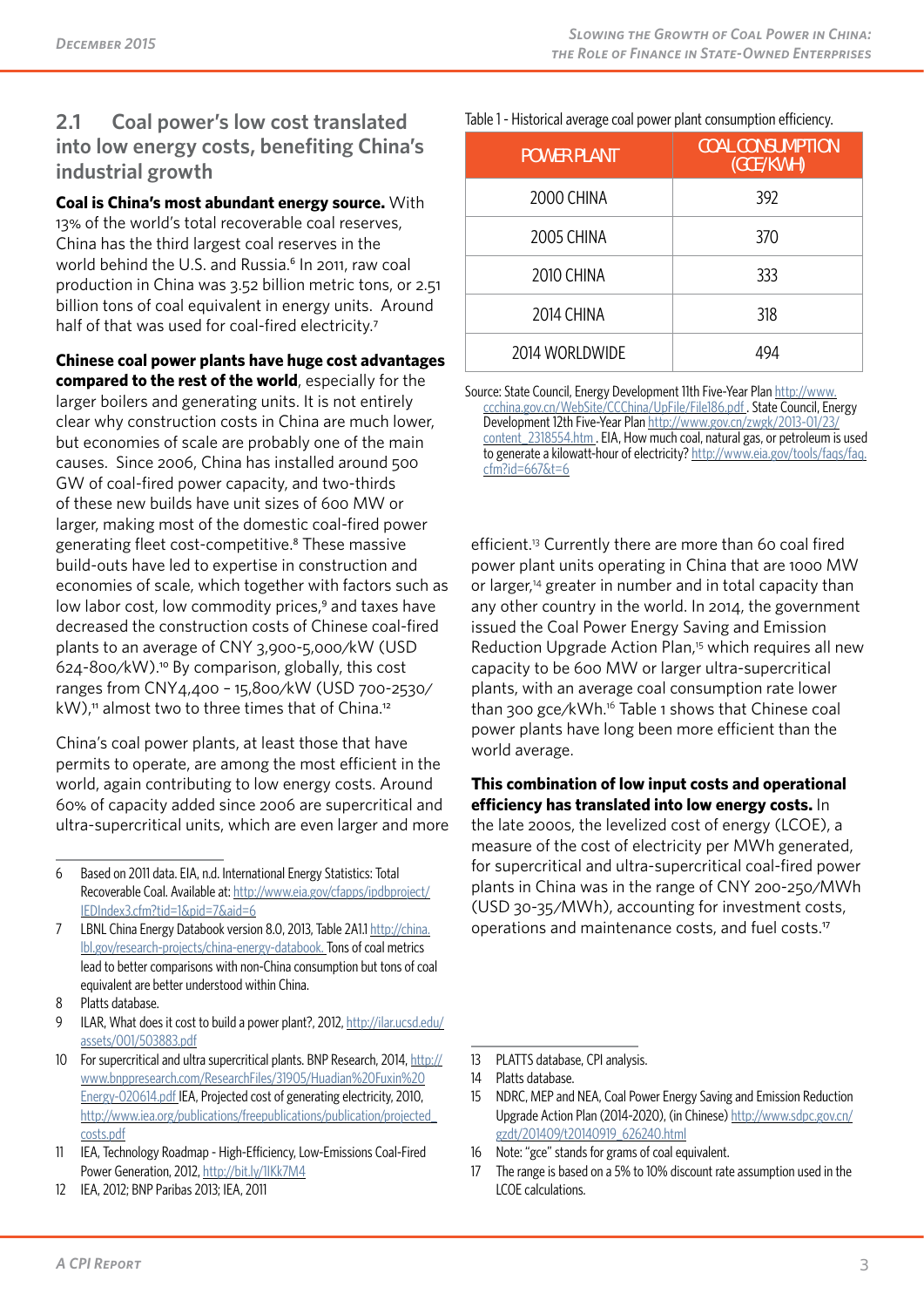By comparison, major OECD countries' LCOE was in the range of CNY 500-800/MWh (USD 70-110/MWh).18 The LCOE increased in the early 2010s, due to a significant fuel price increase, but Chinese coal-fired electricity still presents a price advantage compared to its international counterparts.

The low cost of coal power combined with its wide availability has scaled up Chinese electricity supply rapidly. This has enabled the growth of industry endusers, who are major consumers of electricity. In China, consumer electricity prices vary depending on end use, province or location, and transformer capacity. There is a great amount of cross-subsidization in the pricing system with some groups of consumers subsidizing the others. In general, large industrial users pay for electricity with a lower cost per KWh of electricity than small industrial users, combined with a fixed cost associated with transformer capacity.<sup>19</sup>

#### **Box 1: High emissions from non-electricity coal end uses, and carbon capture and sequestration deployment: opportunities for emissions reduction**

With the growth in coal for electricity generation slowing significantly, the use of coal in sectors outside of the electricity industry, including steel, chemicals, other industrial uses and heating, merit attention. Figure 2 shows Chinese coal consumption by its end market in 2011. Coal power makes up half of coal consumption, but steel, mining, cement, other manufacturing, and chemicals are also notable.

Some of these industrial end uses are highly emissions intensive, for example the coal chemicals industry. China has a large demand for base chemicals such as methanol, polypropylene, and polyethylene as inputs to the manufacturing sector, and traditionally these chemicals are produced from crude oil. However, with the country's shortage of oil and around 60% of oil consumption imported in 2013, $1$  coal as an abundant native fuel source has become increasingly important in replacing oil in chemical production, and developments in coal conversion, including coal chemicals, coal to gas, and coal to liquids, have been encouraged in the Coal Industry Development 12<sup>th</sup> Five-Year Plan.<sup>2</sup> The downside of coal conversion processes, in addition to the high construction costs, is that the conversion of coal to gas for power can be 36-82% more carbon intensive than burning coal directly in a power plant,<sup>3</sup> and the situation is even worse for coal to liquids, with emissions twice as intensive as conventional petroleum derived fuel.<sup>4</sup> Due to their high emissions intensity, the non-power uses of coal offer potential opportunities for emissions reduction.

*(continued on next page)*

- 1 EIA data, http://www.eia.gov/countries/country-data.cfm?fips=CH
- 2 NDRC, Coal Industry Development 12th Five-Year Plan, 2012, http://bit.ly/1EJ4ssf
- 3 Chi-Jen Yang et al, China's Synthetic National Gas Revolution, 2013, http://www.nature.com/nclimate/journal/v3/n10/full/ nclimate1988.html?WT.ec\_id=NCLIMATE-201310
- 4 NRDC, W[hy Liquid Coal Is Not a Viable Option to Move America Be](http://www.eia.gov/countries/country-data.cfm?fips=CH)yond Oil, 2011, http://www.nrdc.org/energy/files/ liquidcoalnotviable\_fs.pdf

19 For examples, see current consumer electricity prices of Guangzhou city (http://www.gdpi.gov.cn/dfjg/85649.jhtml) and Shanghai city (http:// www.sheitc.gov.cn/dfjf/637315.htm)

<sup>18</sup> CEC, China Electric Power Industry Current Status, 2015, http://www. cec.org.cn/yaowenkuaidi/2015-03-10/134972.html IEA, Projected Costs of Generating Electricity, 2010, http://www.iea.org/publications/ freepublications/publication/projected\_costs.pdf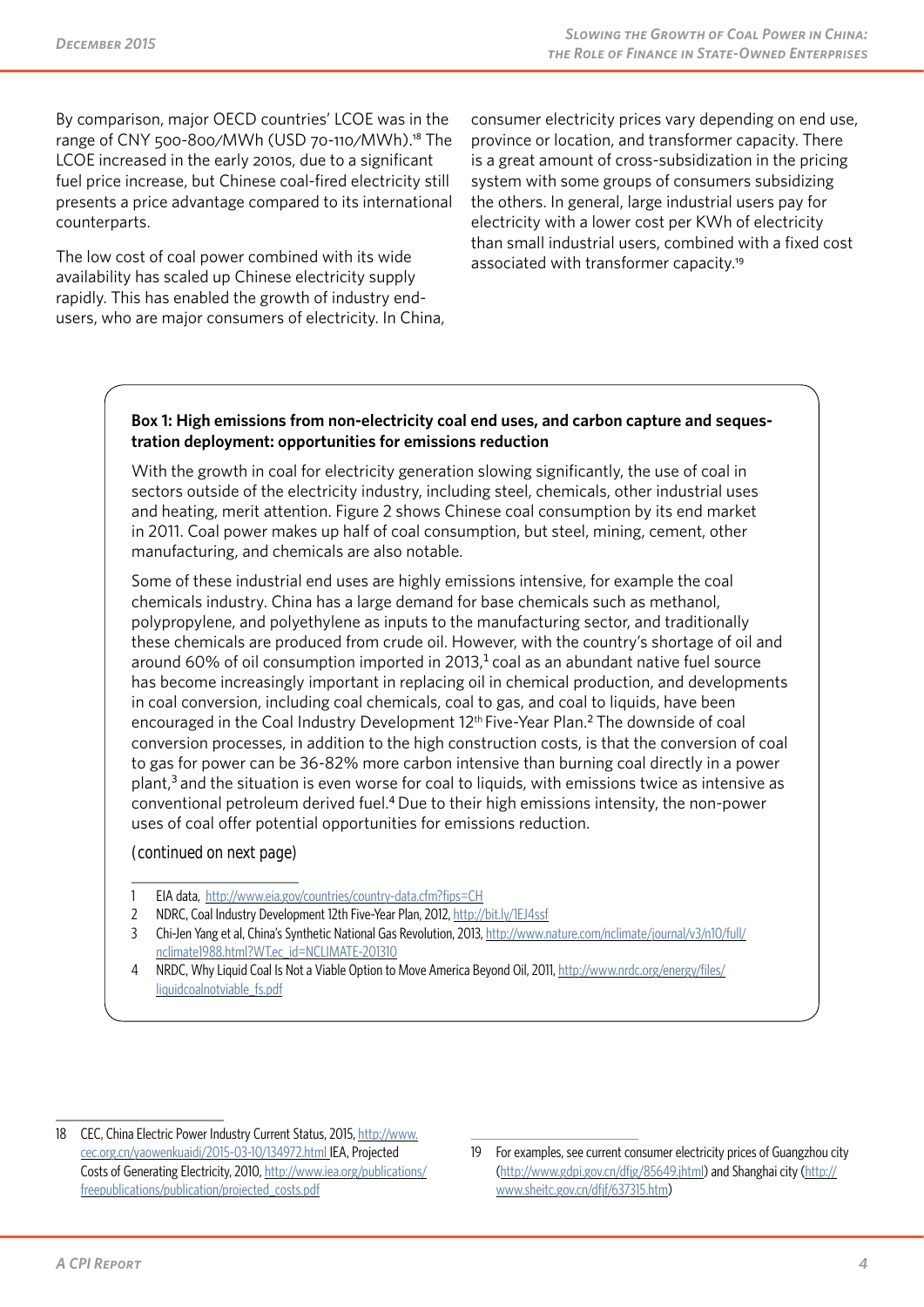#### *(continued from previous page)*

For industrial end uses that have high concentrations of CO<sub>2</sub> streams, carbon capture and sequestration (CCS) applications can be an effective way to reduce the emissions. In 2013,

NDRC mandated coal power, coal chemicals, steel, and cement sectors to set up CCS demonstration pilots.<sup>5</sup> The government encourages participating enterprises to self-finance for these pilot projects, but will explore ways to provide policy support through lending, pricing, and land allocation.

China has developed a handful of CCS pilots mainly through SOE electricity generation, oil, and coal companies.<sup>6</sup> An example is the "GreenGen" project led by China Huaneng and a consortium of other SOE power generators, which develops integrated gasification combined cycle projects and deploys CCS.

While the GreenGen project receives sovereign loans (from Asian Development Bank), preferential electricity tariffs, and subsidies, the companies themselves still need to absorb the majority of the costs.

The SOE companies not only implement CCS pilot projects as directed by the government, but they also view the development of the technology as a way to mitigate coal asset stranding risks in the future in the face of expected, stricter climate regulations.<sup>7</sup>

However, companies still take the high costs of the CCS technology into consideration when making investment decisions. CCS technology brings about a 20% energy penalty, meaning that in addition to the high installation costs, CCS also lowers the generation capacity and therefore tariff revenues for generation companies, creating a disincentive for CCS deployment especially under China's current dispatch and cost recovery scheme.

**Policies can be designed to encourage generation companies to adopt CCS technology**, for example calculating generation hours by pre-capture hours instead of post-capture hours, to avoid the energy penalty that results in a reduced capacity base for allocated dispatch hours and that disincentivizes CCS deployment. Other fiscal and tariff policies also need to be in place to enable CCS to realize commercial viability.

Figure 2 - Chinese coal consumption by end market in 2011.



Source: CEIC and Bernstein, Asian Coal & Power: Less, Less, Less…The Beginning of the End of Coal, 2013, P10

- 5 NDRC, Announcement on promoting CCS demonstration pilots, 2013 http://www.ndrc.gov.cn/zcfb/zcfbtz/201305/t20130509\_540617.html
- 6 Ministry of Science and Technology, Carbon capture, utilization, and storage technology development in China, 2011, http://www.acca21.org.cn/gest/etc/ CCUS\_cn.pdf
- 7 GreenGen Co., Combating Gobal Climate Change, 2010, http://www.cagsinfo.net/pdfs/workshop2/Session-3/GreenGen-Combating-Global-Climate-Change.pdf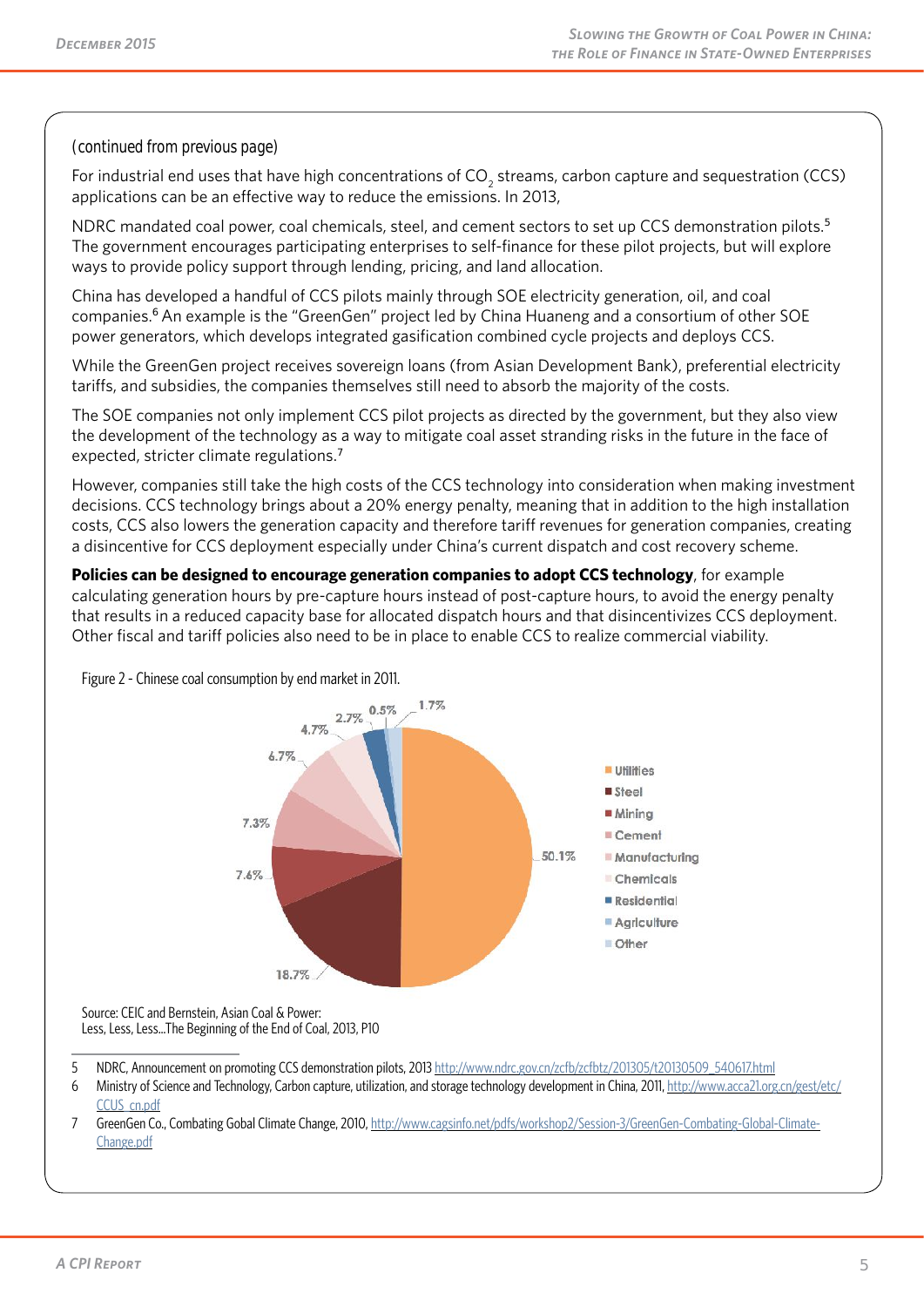### **2.2 Coal power also supported infrastructure growth and industrialization, which the Chinese government relied on to meet GDP targets**

Countries that have evolved from low to middle and high income economies have followed many paths. One common path, taken by countries such as South Korea, Japan, and China, has been industrialization, with growth led by the development of infrastructure, manufacturing, and exports. Since the 1990s, Chinese central and local governments have directed significant resources into the development of large-scale physical infrastructure, such as transportation and energy, in order to promote economic productivity. A major advantage of infrastructure-led development is that with its ability to stimulate demand for labor and products in the entire value chain, it is one of the fastest ways to meet GDP growth targets. Studies have found that infrastructure projects, together with investment and human capital, have played an important role in China's economic growth.<sup>20</sup>

In the early 2000s, infrastructure spending increased to double-digit percentages of total Chinese GDP (5.7% of GDP in 1998 vs. 14.4% in 2006). After the 2008 global financial crisis, the Chinese government also implemented an economic stimulus package to issue state debt to fund infrastructure projects.<sup>21</sup> The energy sector has been an essential component of these infrastructure developments. In fact, energy use and electric power consumption have been among the most important infrastructure programs with maximum contributions to China's growth.<sup>22</sup>

Electric power could not have been scaled up so rapidly without coal. From 1991 to 2010, total electricity generation grew more than six times from 678 TWh to 4,208 TWh, and electricity generated from coal represented more than 78% of the total generation during the two decades.<sup>23</sup>

- 20 Institute of Developing Economies, Infrastructure Development and Economic Growth in China, 2010, http://www.ide.go.jp/English/Publish/ Download/Dp/pdf/261.pdf
- 21 Institute of Developing Economies, Infrastructure Development and Economic Growth in China, 2010, http://www.ide.go.jp/English/Publish/ Download/Dp/pdf/261.pdf
- 22 [Institute of Developing Eco](http://www.ide.go.jp/English/Publish/Download/Dp/pdf/261.pdf)nomies, Infrastructure Development and Economic Growth in China, 2010, http://www.ide.go.jp/English/Publish/ Download/Dp/pdf/261.pdf
- 23 [IEA Online Statistics, Energ](http://www.ide.go.jp/English/Publish/Download/Dp/pdf/261.pdf)y Stati[stics of Non-OECD Countries, accessed](http://www.ide.go.jp/English/Publish/Download/Dp/pdf/261.pdf) 2012.

As we have seen from the examples of South Korea and Japan, when countries get wealthier, service economies begin to develop. This pattern, which has been repeated in China, leads to higher energy demand, and particularly for electricity, during the industrialization and infrastructure driven phases, followed by a tapering of this growth as service sectors become more dominant. An important measure of the quality of growth is the ratio of electricity demand growth to GDP growth, which during industrialization can rise to as high as 1.5 to 2, whereas in a more mature economy, the ratio can fall to 0.5 or lower.<sup>24</sup> This pattern can result in a profound increase in carbon emissions during industrialization, particularly if the electricity is delivered through carbon intensive coal-fired generation, which is what happened in China.

### **2.3 Coal power growth is slowing down as a result of slowing GDP and changes in the economy's structure**

However, since the middle of the last decade, the ratio of electricity growth to GDP growth (so called "electricity multipliers" – see Figure 3) has showed signs of slowing down. The trend was thrown off track by the global financial crisis in 2008 and the ensuing stimulus policies by the Chinese government,<sup>25</sup> however the trend of a declining electricity multiplier was back on course from 2012, when China began to rebalance its economy and accelerate the development of the service sector, making growth less energy intensive. Currently a 1% increase in GDP correlates with an around 1% increase in electricity consumption. With the tertiary sector growing bigger in the overall economy, multipliers in the service sector will continue to decline to less than 1, resulting in a flatter electricity demand growth compared to GDP growth.

<sup>24</sup> Bernstein, Asian Coal & Power: Less, Less, Less…The Beginning of the End of Coal, 2013

<sup>25</sup> Bernstein, Asian Coal & Power: Less, Less, Less…The Beginning of the End of Coal, 2013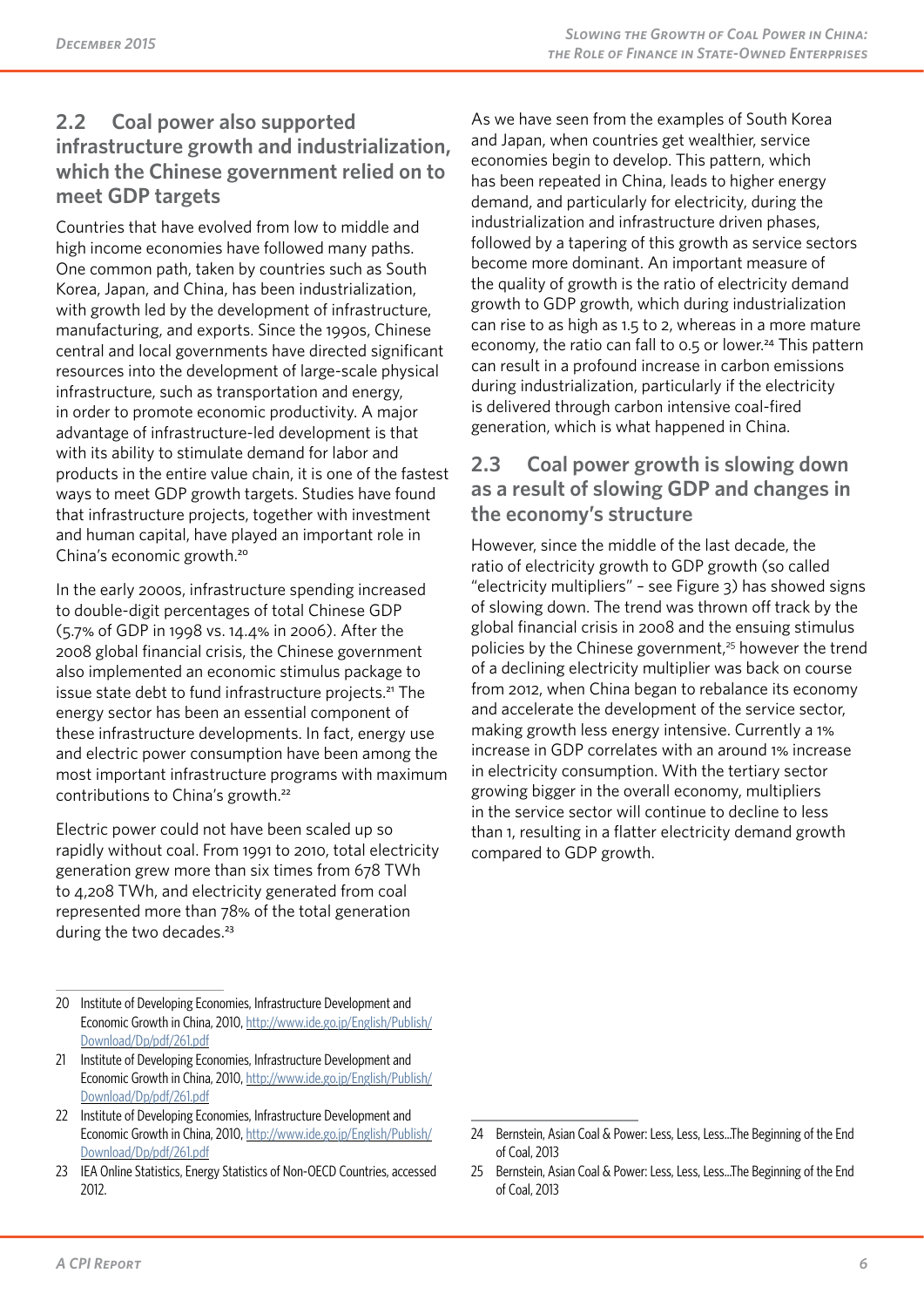

Figure 3 – Electricity multiplier (ratio in blue), corresponding GDP growth (in % - red), and electricity consumption growth (in % - grey) over 2000-2014.

Source: National Bureau of Statistics, 2014 & 2015.http://www.stats.gov.cn/tjsj/ndsj/2014/ indexeh.htm; http://www.stats.gov.cn/tjsj/zxfb/201502/t20150226\_685799.html

A significant consequence of the move towards a [more bala](http://www.stats.gov.cn/tjsj/ndsj/2014/indexeh.htm)nced economy in China is [that the growth in](http://www.stats.gov.cn/tjsj/ndsj/2014/indexeh.htm)  electricity demand has fallen and is set to fall further, particularly if combined with a slowing economic growth rate. To illustrate this, a 10% GDP growth rate in 2004 at a multiplier of 1.5 led to 15% electricity demand growth. In comparison, in 2015 the estimated GDP growth of 7% with a multiplier of 0.6 would lead to a 4% growth in electricity demand. With renewable energy sources, natural gas, and nuclear energy contributing

more to electricity supply, coal fired electricity growth could slow significantly in the next few years. Meanwhile, continuing improvement in the efficiency of coal fired electricity generation, where the new ultrasupercritical plants are still replacing retiring older, more inefficient plants, could further reduce the growth in coal power, as less coal will be required to provide the same amount of electricity. The slowdown in coal growth is discussed further in section 4.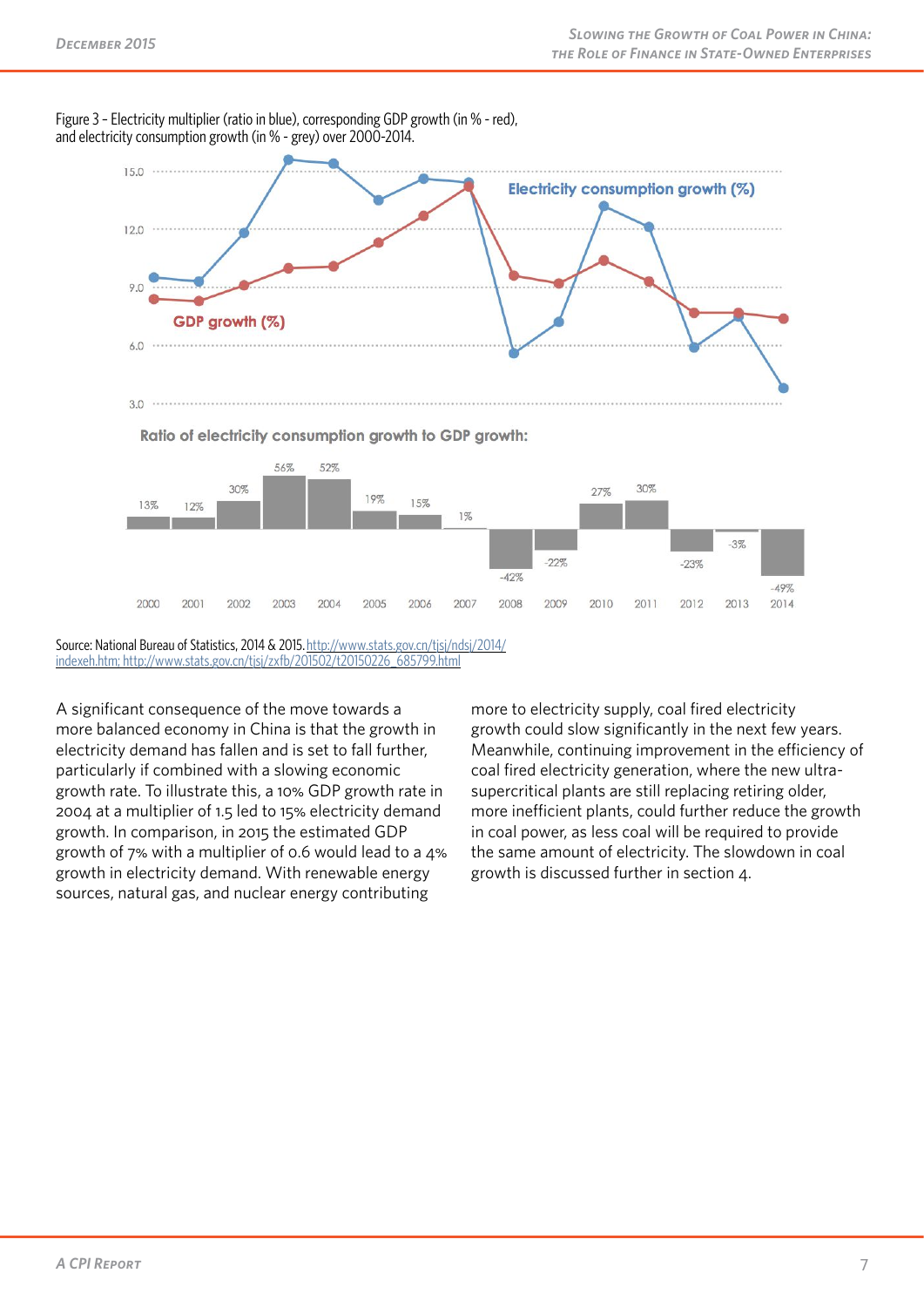# **3. State-owned enterprises (SOEs) played a central role in the deployment of coal power generation**

Previously, we discussed how the Chinese government relied on growing the electricity supply and lowering electricity prices to support economic development. It is also important to understand the critical role that state-owned enterprises played in delivering these goals. These government-backed institutions played, and continue to play, a critical role in the growth of the electricity sector, and their continuing role must not be overlooked in current government efforts to shift towards a lower carbon growth path.

In this section, we examine the owners and lenders behind the direct deployment of coalfired power generation in China up to 2013, which provides a very recent complete dataset on Chinese coal power generation (total coal power generation capacity in China at the end of 2013 was 796 GW).<sup>26</sup>

Figure 4 shows the percentage of coal-power generating assets controlled by various categories of owners.

### **3.1 The majority of coal power assets are state-owned**

As Figure 4 indicates, most of the big players in the coal-fired generation sector are state-backed, corresponding to the sector's strategic position in China's political economy.

- State-controlled assets, including the Big 5 SOE ParentCos and ListCos, other central and provincial SOEs, and Joint Ventures which are mostly between the SOEs, accounted for 90% of total installed coal power capacity in 2013. Including self-producers – industrial companies that generate coal power for their own use and are often also owned by the state – raises the total to 94%.
- Domestic and foreign investors in the coal power generation sector controlled the remaining 6% of installed capacity.

Figure 4 - Percentage of installed coal power capacity by controlling owners in 2013.



Source: CPI analysis based on Platts data.

Even excluding the portion of state-controlled assets that are listed on the stock market and owned by private investors, state-owned assets still make up 77% of total Chinese coal power capacity.<sup>27</sup>

SOEs include the so-called Big 5 electricity companies. Under the 2002 Electric Power System Reform Plan,<sup>28</sup> generation assets were separated from grid assets from the former State Electric Power Corporation and allocated relatively evenly to five new companies (the Big 5 Generators): China Huaneng Group, China Datang Group, China Huadian Group, China Guodian Group, and China Power Investment. SOEs are generally separate from the state budget and run separately like private firms. They are supported by the government through preferential access to bank capital, lower rate loans, tax, and other policies, as well as state capital injection when needed.<sup>29</sup> While the State-owned Assets Supervision and Administration Commission (SASAC) of the State Council owns the SOEs, the key management teams of these SOEs, who are in charge of their operations, are nominated by the Central Organization Department of the Chinese Communist Party.

- 27 NBS, China Statistical Yearbook, 2014, http://www.stats.gov.cn/tjsj/ ndsj/2014/indexch.htm
- 28 State Council Electric Power System Reform Plan, 2002, http://www. chinabaike.com/law/zy/xz/gwy/1333796.html
- 29 An Analysis of State-owned Enterpris[es and State Capitalism in Chin](http://www.stats.gov.cn/tjsj/ndsj/2014/indexch.htm)a, [2011, http://www.uscc.g](http://www.stats.gov.cn/tjsj/ndsj/2014/indexch.htm)ov/sites/default/files/Research/10\_26\_11\_ CapitalTradeSOEStudy.pdf

<sup>26</sup> Data from Platts World Electric Power Plants Database, CPI analysis.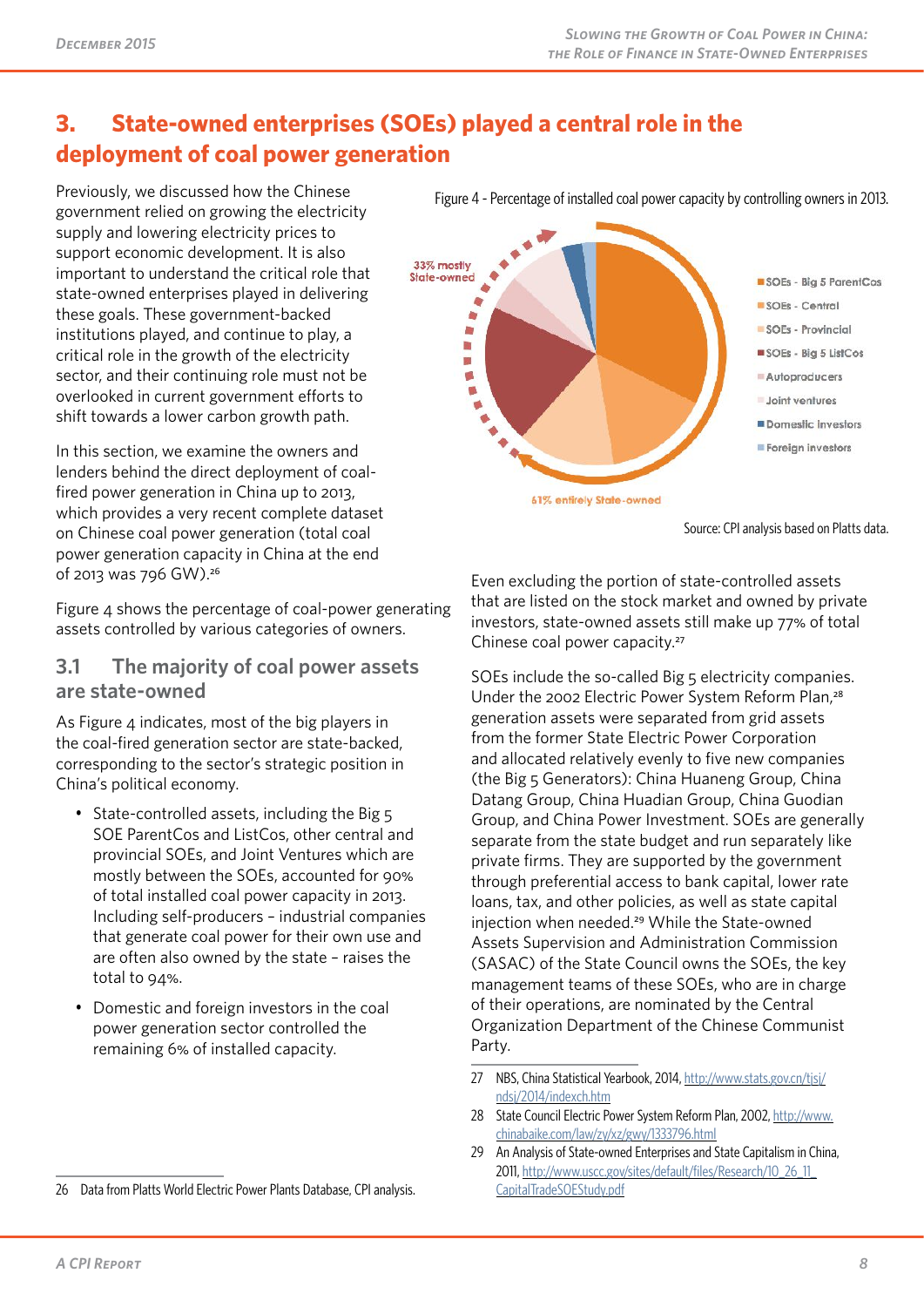Other central SOEs (such as the coal mining company Shenhua Group, and grid company State Grid) and SOEs at a subnational level (provincial SOEs) also have a significant share of ownership in coal-fired plants. They own coal power assets as a part of their industrial value chain or investment portfolios.

Self-producers are mainly industrial companies, which produce coalfired electricity for their own use in production. Examples include Bao Steel and Aluminum Corporation of China. Selfproducers can be more or less state-owned.



**<sup>3.2</sup> SOEs have** 

### **access to finance from public markets through ListCos and joint ventures**

In line with the central government's intention to improve SOE governance and financial accountability while maintaining state asset value, the Big 5 Generators formed subsidiary companies by spinning off a portfolio including some of their most profitable assets and listing them in Chinese domestic (A-share) and Hong Kong (H-share) stock markets to attract domestic and international investors and raise additional capital.30 These companies are called ListCos and the SOEs that spun them off are referred to as ParentCos. The ParentCos often maintain majority ownership and controlling stakes in the ListCos both directly and indirectly through other Parent Co-controlled companies. Figure 5 illustrates the Big 5 ListCos' percentages of shares owned by parent companies as well as by A-share and H-share stakeholders. The major ListCos spun off from the Big 5 in the coal-fired business sector include Huaneng Power International, Datang International Power Generation, Huadian Power International, Guodian Power Development, and China Power International Development. Other ListCos of conglomerate parents

with power generation business segments include China Resources Power and CITIC Pacific, as well as the State Development & Investment Corporation (SDIC) Huajing Power. Some of the provincial SOEs are also listed in the A-share market. Examples include Guangdong Yudean Group, Zhejiang Provincial Energy Group, and Shenzhen Energy Group.

In addition, different types of state-owned power generation entities often form joint ventures to own coal-fired generation companies, usually as a result of complex state asset transfers. SOE joint ventures constitute around 8% of coal-fired plant ownership. Examples of these projects include those between Shenhua and Huadian, and Zhejiang Energy Group and SDIC. Some of these companies are also publicly traded.

### **3.3 SOEs obtain significant finance from state-owned banks**

Coal power plants in China are typically highly leveraged assets (60%-80% of the value of the asset).31 As a result, debt providers are a key group of players in the financing of domestic coal-fired plants. These key providers of debt capital are also domestic and mostly state-owned banks and financial institutions:

Source: corporate websites, CPI analysis.

<sup>30</sup> In Huaneng's case, it is also listed on the New York Stock Exchange.

<sup>31</sup> Corporate filing, CPI analysis.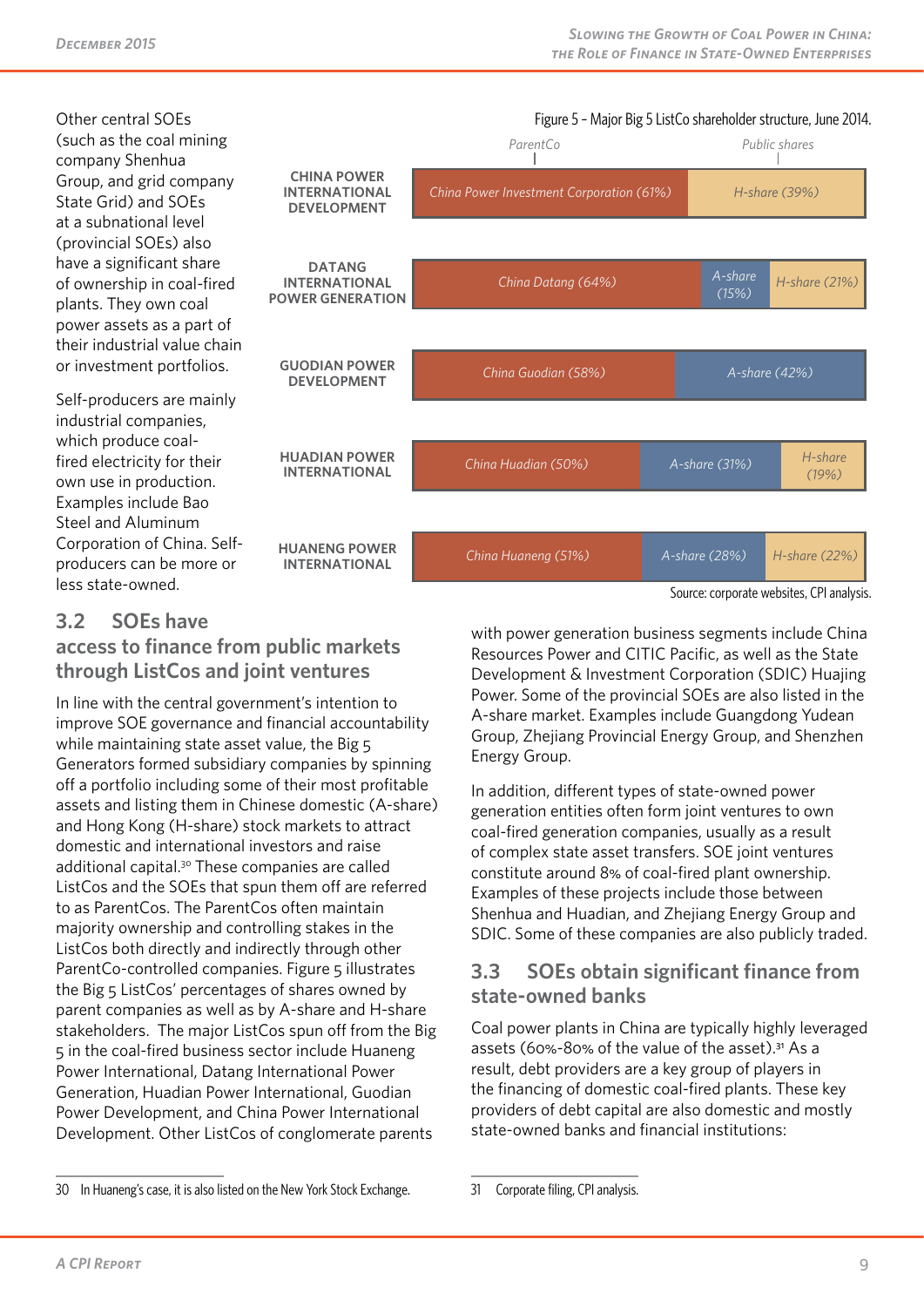- State-owned policy banks, especially China Development Bank, provided around 3% of total bank finance to coal-fired electricity companies in China from the years 2005-2011;<sup>32</sup>
- Major state-owned commercial banks, including Bank of China, China Construction Bank, Agricultural Bank of China, Industrial and Commercial Bank of China, and Bank of Communications provided around 70% of bank finance in the same period;
- Smaller joint-stock commercial banks mostly owned by the state sector, such as China Everbright Bank and China Merchants Bank, provided another 10% of bank finance;

Because the state relies on these banks to realize policy goals and also holds a significant portion of the bank assets, the banks often have implicit state backing which lowers their lending risks.

Another channel of debt financing is through enterprise bonds (for SOE ParentCos) and corporate bonds (for SOE ListCos).

In addition to direct lending to SOE ParentCos and ListCos, debt capital can be provided to special purpose vehicles through financial entities associated with the SOEs. Special purpose vehicles' debt capital can come from bank borrowing and bond issuances from the parent companies.

### **3.4 Domestic and international private investors were not major investors in coal power plants**

Domestic and international private investors have also invested in Chinese coal power, but their presence has been limited.

Private (not state-owned) domestic investors account for only 3% of the ownership of total coal-fired plant installed capacity. One example is Xinjiang Tianfu Thermal Electric Corporation.

Foreign investors in Chinese coal power account for only 2% of ownership of total coal-fired plant installed capacity. Examples of these companies include Hong Kong-based China Light & Power (CLP) and Francebased EDF. When foreign investors enter the Chinese electricity market, they often participate through a joint venture structure with Chinese partners in the initial phase, and in most cases their SOE partners take the majority ownership of the projects. For example, in a joint venture formed between China Guodian Corporation and foreign investors CLP and EDF, Guodian owns a 51% share.

In addition, as mentioned earlier, both domestic and international private investors can also own Chinese power assets through investing in publicly traded shares of ListCos.

In short, non-government investors, both Chinese and foreign, have played a limited role in coal-fired generation development. Rather, SOEs, backed by the Chinese government, have driven coal power capacity growth.

<sup>32</sup> Urgewald, groundWork, Earthlife Africa Johannesburg and BankTrack, Bankrolling Climate Change, 2011, http://www.banktrack.org/download/ bankrolling climate change/climatekillerbanks final 0.pdf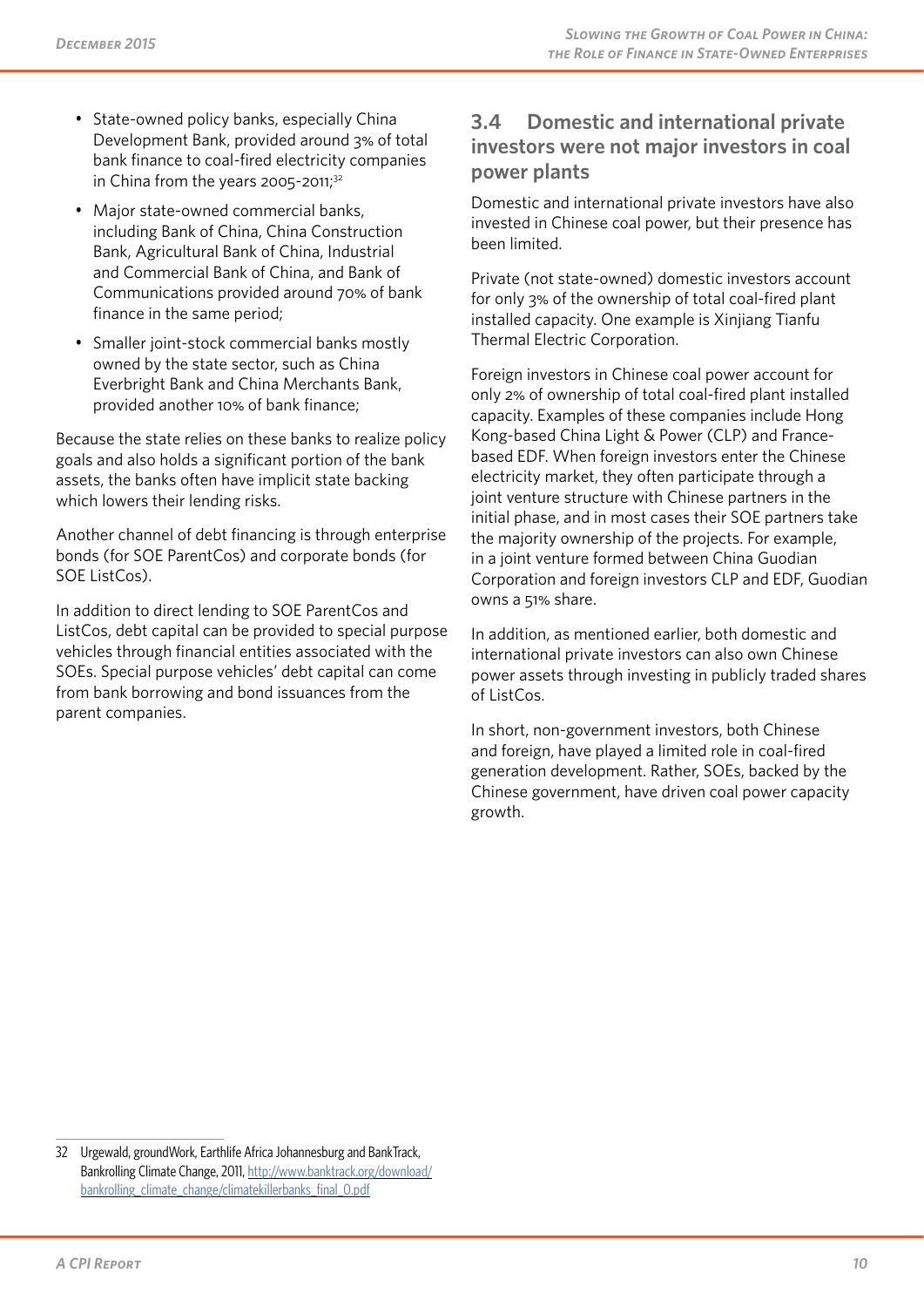# **4. Targets, Tariffs, and Finance: Government policies supported SOEs engaged in coal power development**

As described above, the Chinese government has relied on coal power to meet economic development goals, and on SOEs to achieve these goals. A network of policies – from targets to tariffs to finance – has facilitated this coal power development and explains the resulting ownership and financing structures detailed in the previous section.

### **4.1 Government targets for coal power capacity drove SOE expansion**

Policy targets have played an important role in driving the growth of coal power – both directly through the use of growing capacity targets and indirectly due to growing electricity demand needed to achieve economic development targets. Figure 6 illustrates the capacity targets by technology type in the 12th Five-Year Plan period from 2011 to 2015 and shows progress towards achieving those targets. We translated the capacity targets in the Five-Year Plan to annual averages, and

compared these with the actual capacity additions achieved in the first three years. Figure 6 shows that except for nuclear development, which experienced a temporary new plant approval suspension after the Fukushima nuclear disaster, capacity additions have generally been in line with development target expectations. Hydropower has been doing especially well, exceeding its annual target by an average of 53%, while wind capacity has also been increasing steadily with an average of 13.5% over its annual target. Solar installation in 2011 and 2012 was slow due to a combination of factors, including reduced policy support and grid curtailment. However, capacity additions quickly picked up in 2013 when companies tried to secure the higher feed-in-tariff that expired at the end of that year, resulting in an average annual increase larger than the policy target. Thermal power development seems to be lagging behind its Five-Year Plan target (which is expected but not required) by an average of

Figure 6 - 12th Five-Year Plan (FYP) electricity capacity targets and actual completion.



Source: CPI analysis based on State Council, Energy Development 12th Five-Year Plan, http://www.gov.cn/zwgk/2013-01/23/content\_2318554.htm and NBS, China Statistical Yearbook, 2014, http://www.stats.gov.cn/tjsj/ndsj/2014/indexeh.htm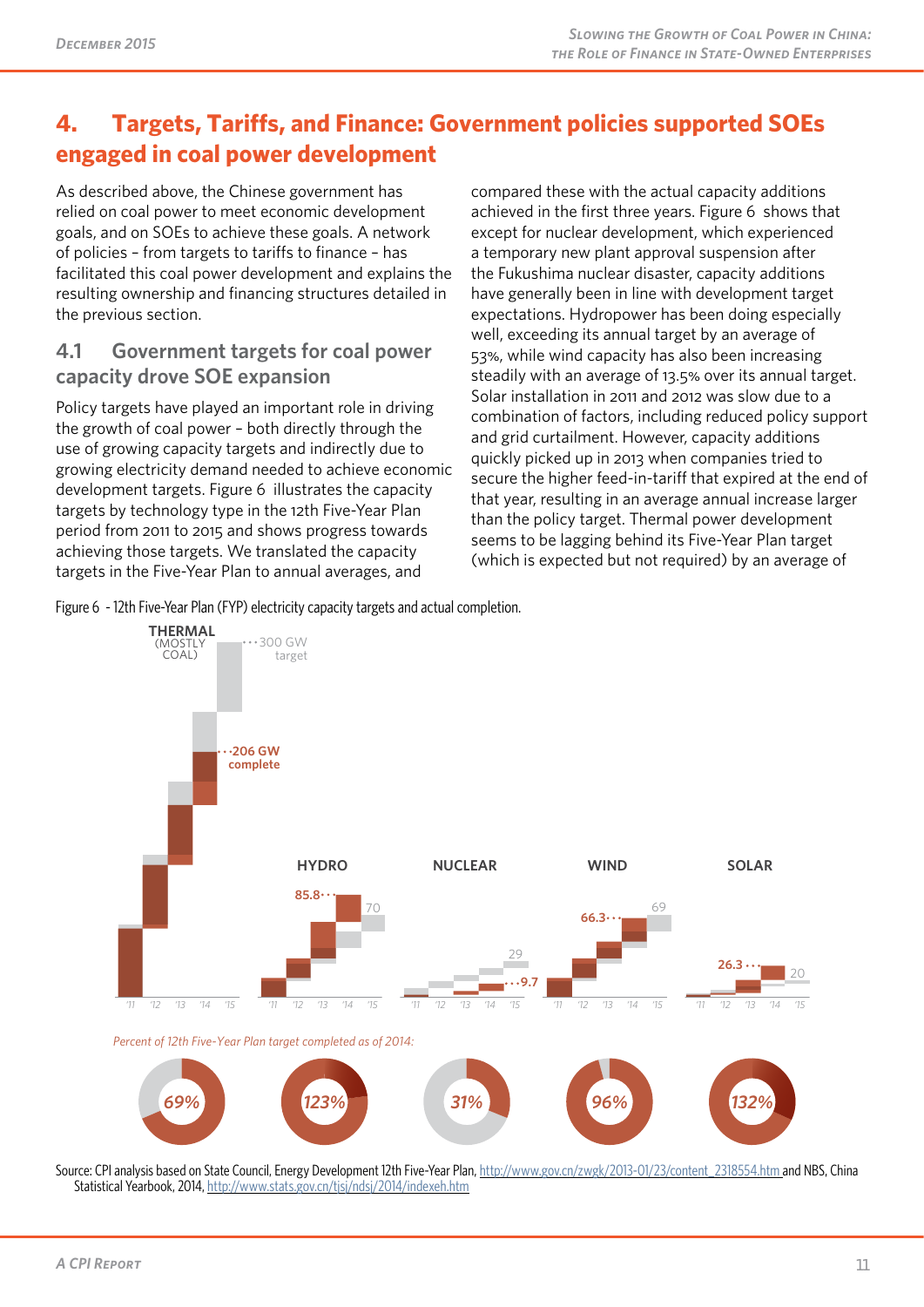9% annually, but considering the three-year average construction period for coal power plants, and the fact that from 2008-2010 generators had to operate at a loss under soaring coal prices, capacity additions in 2011- 2013 were significant achievements. The lag may also be due to the 2014 State Council Energy Development Strategy Action Plan which limits coal use by 2020 while encouraging renewable energy development, sending the signal for generators to shift away from coal power. $33$ 

#### **Increasing market share sustains SOE revenues**

The main reason SOEs strive to reach electricity capacity targets is that doing so sustains SOEs' revenues. Simply stated, coal power generators' annual revenues and profitability depend on three main variables: (1) a plant's hourly margin, (2) the number of hours each plant operates each year, and (3) the number of plants in the coal power generator's portfolio. As plant hourly margins (on average) are largely determined by the tariff structure, and as the hours of operation are roughly uniformly distributed across generators in a given region, the first two variables provide few opportunities for increasing profitability in the long-term.34 However, an SOE can increase total profits (though not necessarily profit margins) in this market configuration by increasing their share of total capacity in a given region. By striving to deploy more large-scale coal power units than their competitors, generators are able to maintain their profits in the long run. Even in the situation of overcapacity which penalizes overall profits by decreasing average dispatch hours among all generators, generators will still take the same capacity expansion strategy, because by increasing market share, they become relatively better-off and in a stronger political position than their competitors. Also, reinvesting profits in new plants makes it easier for SOEs to defend themselves against calls from the central government to give the money from past cash injections back to the State.

The risk of this aggressive capital expenditure corporate strategy is that Chinese electricity generating markets could end up facing overcapacity and reduced profit margins for the industry. This effect is already severe in northeastern provinces where utilization hours are low.<sup>35</sup> Periodic overcapacity problems have existed in China for decades, but rapid growth in electricity demand has corrected these temporary mismatches in supply and demand. However, with the slow-down of electricity demand growth in coming years, this overcapacity may become permanent, posing a larger risk for state assets and the banking system that lends to these projects, especially when implied guarantees on SOE lending have often understated the need for banks to assess risks properly.

#### **SOE managers' evaluation scheme encourages companies to reach growth targets**

The way SOEs' executives and top managers are evaluated have also created incentives for SOE leaders to undertake massive new builds. SOE executives and top managers are nominated by the Chinese Communist Party (jointly with SASAC). Implementing capacity targets is important for SOE managers, as target achievements are often included in the performance evaluations which determine their benefits and promotion. However, the most important criterion for the evaluation of SOE manager performance is the measure of total profits and economic value added (net income minus capital cost).36 Given the similar profit margins for different plants, as regulated dispatch hours and regional tariff prices tend to be uniform for plants in the same region, big SOE generation companies often focus on expansion as their main business strategy. They have incentive to not only reach policy targets on installed capacity, but also exceed these targets when possible.

#### **Loss compensation arrangements ensure SOEs stay with the government's long term goals**

Since SOE generation companies are directly owned and monitored by the State-owned Assets Supervision and Administration Commission (SASAC), these companies have been naturally incentivized to reach government targets in electricity capacity, efficiency retrofits, and small-plant shutdowns. In fact, SOEs have sometimes sacrificed short term profit goals to meet government installation goals. China Datang Group lost CNY 6.022 billion (USD 727 million) in 2008, while capital expenditure was at least CNY 26.292 billion (USD 3,175 million) that year, including investment in

<sup>33</sup> State Council, Energy Development Strategy Action Plan (2014-2020), http://www.gov.cn/zhengce/content/2014-11/19/content\_9222.htm

<sup>34</sup> Even cost reductions could eventually be passed through to customers through future tariff reductions as they will reduce average plant operating costs

<sup>35</sup> [Spilled Wind: An Update on China's Wind Integration Challenges, M](http://www.gov.cn/zhengce/content/2014-11/19/content_9222.htm)ichael Davidson, 2014, http://theenergycollective.com/michael-davidson/346951/ spilled-wind-update-china-s-wind-integration-challenges

<sup>36</sup> State Council SASAC, Central SOE Director Performance Evaluation Temporary Methods, 2012, http://www.gov.cn/flfg/2013-02/01/ content\_2324949.htm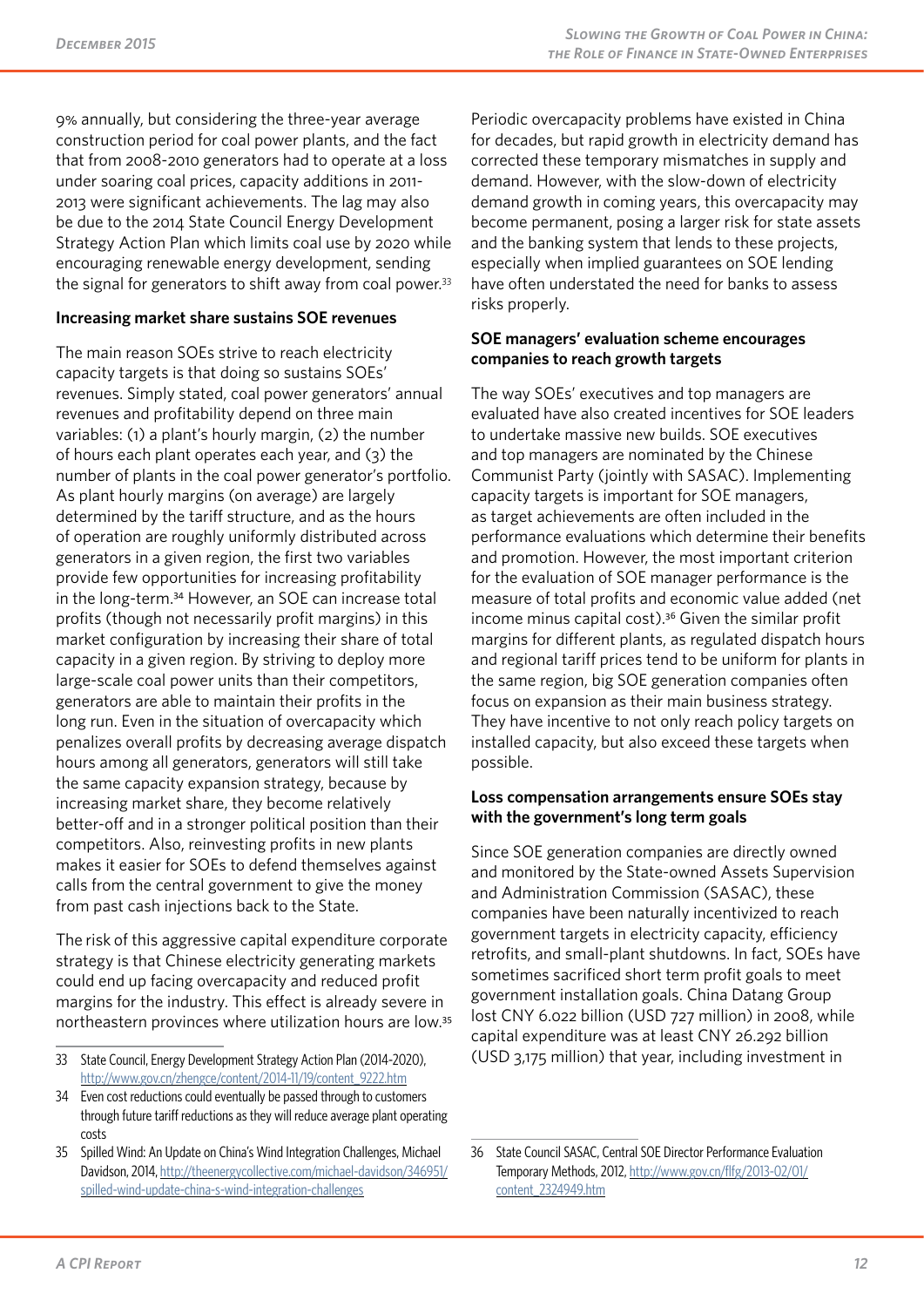new generation capacity.<sup>37</sup> This endurance of loss often comes with the expectation of being compensated eventually by government policy adjustment.

Early retirement of plants is another example where SOEs gave up economic benefits to accommodate government priorities, but were compensated in the long run. In order to increase power plant efficiency and reduce pollution, China started promoting the closure of small and inefficient coal-fired plants to conserve energy since the late 1990s, and resumed this effort in 2007 after a temporary halt due to power shortages.<sup>38</sup> During the 11<sup>th</sup> Five-Year Plan from 2006 to 2010, China closed 77 GW of plants<sup>39</sup> whose size and efficiency levels didn't reach government specified targets.40 To ensure the closure of plants did not conflict with the companies' desire for expansion, the government compensated for the closures with administrative approvals for companies to build larger, more efficient plants to replace the closed plants. The so-called "building big units to substitute small units" policy proved to be successful, as the 77 GW small plants closed over the course of the 11<sup>th</sup> Five-Year Plan exceeded the 50 GW target established by the government by 54%. The temporary financial losses borne by the SOEs earned them the opportunity to increase installed capacity by up to 1.7 times the amount of retired capacity.<sup>41</sup>

# **4.2 Electricity tariff structure guaranteed SOEs' return and reduced the risk of coal power investment**

The Chinese government has also used tariffs to support electricity generation. Different types of coal power tariffs have evolved over time based on the cost of generation, from price setting at a single unit and plant level, to today's benchmark tariffs at the provincial level. Benchmark tariffs are designed to provide adequate economic incentives for power companies to generate electricity, while also encouraging them to

control costs. When costs change significantly, these tariffs are adjusted to maintain power plant profit margins within a reasonable range and prevent excess profit or loss.

Coal power development in China has enjoyed relatively cheap and unconstrained inputs, with cost advantages in construction, land use rights, and labor, compared to other countries. A dual-pricing system for thermal coal, which enabled power generation companies to sign contracts with coal companies to access fuel at a price more favorable than the market price, was in effect until 2013, but was discontinued in the last few years.<sup>42</sup>

In addition to low development and operation costs, coal power plants have also benefited from relatively transparent and stable revenue expectations as a result of the electricity dispatch and tariff scheme that aimed at giving these companies a regulated and reasonable return. In this scheme, the local governments and the grid companies forecast annual electricity demand, then mandate hours of operation to generators across different types of coal-fired technology, with limited dispatch advantages to more efficient plants. In 2010, large 1 GW units in China generated electricity for 5,100 hours on average, while less efficient 600 MW and 300 MW units operated for similar lengths of time, at 5,050 and 4,900 hours respectively.<sup>43</sup>

Like the mandates for hours of operation, on-grid tariffs for coal power plants are stable, almost uniform for the same type of plants in the same province, at the levels of benchmark tariffs established by NDRC for each province, with additional compensation only when deploying pollution removal equipment.<sup>44</sup> While profit margins are in a way guaranteed, they are also limited. When coal power prices are expected to result in abnormal profits or losses, tariffs are adjusted to make sure profit margins return to a reasonable level. Currently, coal-fired electricity tariffs, in theory, are adjusted if the coal price fluctuation exceeds 5% for

<sup>37</sup> Data from Bloomberg

<sup>38</sup> CPI, The Policy Climate, 2013 http://climatepolicyinitiative.org/publication/ the-policy-climate/

<sup>39</sup> IEA, Policy Options for Low-Carbon Power Generation in China, 2012 http://www.iea.org/publications/insights/Insight\_PolicyOptions\_ LowCarbon\_China.pdf

<sup>40</sup> [NDRC, Opinions tow](http://climatepolicyinitiative.org/publication/the-policy-climate/)ard spee[ding up the small coal-fired plants shut-down,](http://climatepolicyinitiative.org/publication/the-policy-climate/) 2007, http://www.gov.cn/zwgk/2007-01/26/content\_509911.htm

<sup>41</sup> [NDRC Website, Q&A of "Building big units to substitute small"](http://www.iea.org/publications/insights/Insight_PolicyOptions_LowCarbon_China.pdf)  [measures, 2007, \(In Ch](http://www.iea.org/publications/insights/Insight_PolicyOptions_LowCarbon_China.pdf)inese) http://www.sdpc.gov.cn/zcfb/jd/200701/ t20070131\_133213.html

<sup>42</sup> State Council, Guidance Opinion on Deepening the Thermal Coal Market Reform, 2012, (in Chinese), http://www.gov.cn/zwgk/2012-12/25/ content\_2298187.htm. A dual price system allows State-owned enterprises to sell production in excess of quotas at market prices – similar goods and services could this be sold at different prices.

<sup>43</sup> IEA, Policy Options for Low[-Carbon Power Generation in China, 20](http://www.gov.cn/zwgk/2012-12/25/content_2298187.htm)12, [http://www.iea.org/pu](http://www.gov.cn/zwgk/2012-12/25/content_2298187.htm)blications/insights/Insight\_PolicyOptions\_ LowCarbon\_China.pdf

<sup>44</sup> NDRC, Announcement on Solving Environmental Tariff Problems, 2014, (in Chinese) http://www.sdpc.gov.cn/fzgggz/jggl/zcfg/201408/ [t20140827\\_623688.html](http://www.iea.org/publications/insights/Insight_PolicyOptions_LowCarbon_China.pdf)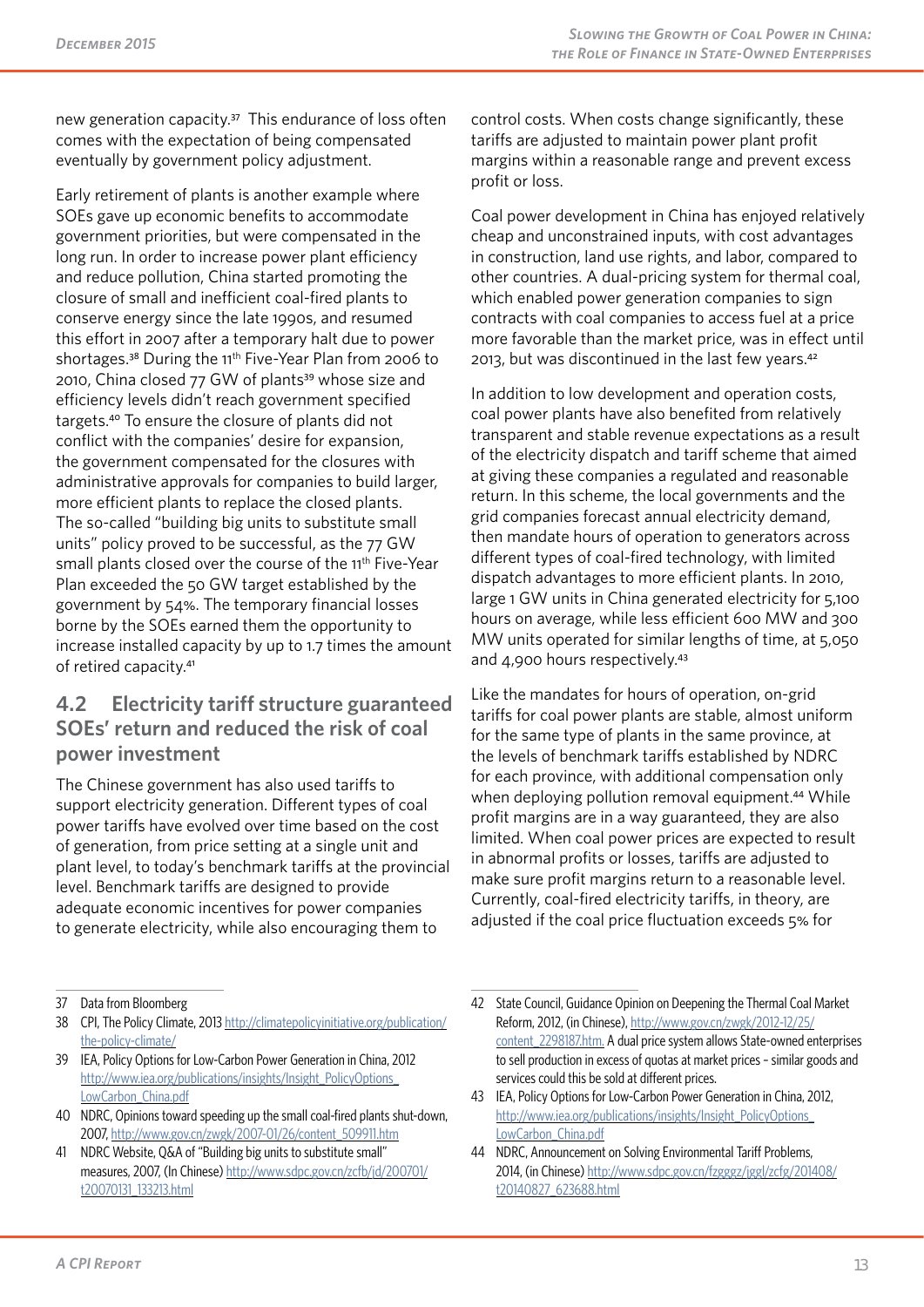a consecutive period.45 This policy was put in place to ensure generators do not need to bear too much of the coal price increase burden that they had in prior years. Although the implementation process is slower than the policy mandate, tariffs have still been adjusted once a year on average in the past few years. Historically, increases in tariffs for generators have been accompanied by an increase in retail rates. By doing so, the government and society have borne the risks from price fluctuations in lieu of asset owners in order to motivate economic growth. As a result of lower risks, coal power companies require lower returns from their development and operation of coal power facilities; the government thus compensates the electricity generation industry as a whole with relatively low tariffs for low risks.

### **4.3 Finance and fiscal support enabled SOEs to deploy coal power generation at a large scale**

In addition to targets and tariffs, the government also drives coal power deployment through finance and fiscal support, most importantly by providing generators with access to finance through state-owned banks.

#### **The government supports SOEs through indirectly offering low-cost debt**

Figure 7 below describes the ownership and financing structure for new coal-fired power in 2013. As shown in the diagram, state-owned generators and lenders provided most of the capital to deploy Chinese coal power plants. While state-owned and state-controlled generators provided equity capital, the bulk of the capital is in the form of debt finance, especially bank lending from Big 5 commercial banks, policy banks, and other commercial banks. We estimate that these banks

#### Figure 7 - Sources of finance for new coal-fired plants deployed in 2013.





Source: CPI analysis based on Platts data.

<sup>45</sup> State Council, Guidance Opinion on Deepening the Thermal Coal Market Reform, 2012, (in Chinese) http://www.gov.cn/zwgk/2012-12/25/ content\_2298187.htm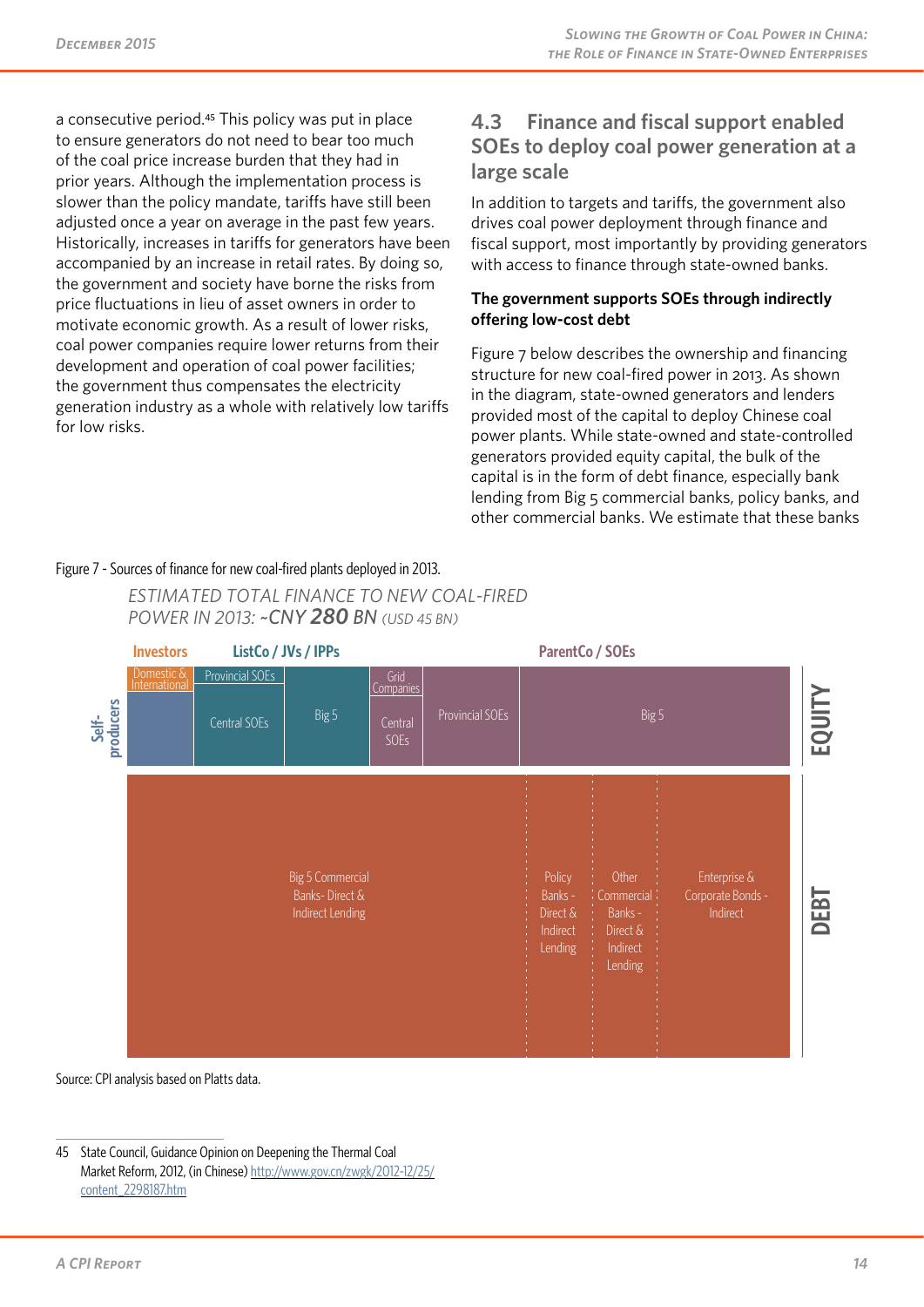#### **Box 2: How plant-level financing is typically arranged**

Figure 8 describes a typical plant-level financing scenario undertaken by one of the Big 5 SOEs. Interestingly, several different companies at different levels under the Datang group are involved in financing, with the ParentCo (China Datang Corporation, CDC) providing 30% of the equity, a ListCo (International Datang Corporation, DIPG) providing 34% of the equity, and Huayin Electric Power (a listed subsidiary of Datang) providing an additional 33% of the equity. The only external equity injection comes from a local construction company that obtains a 3% share of the capital.

As discussed earlier, the asset is highly leveraged (CNY 8 bn. of debt for CNY 2 bn. of equity). The identity of the lenders is not disclosed. Given the typical mix of lenders the Datang Group works with, most of the capital likely comes from domestic state-owned banks as well as from Datang financing and leasing in-house units (more details on this in Box: ListCos are a source of external capital for SOEs).

Figure 8 - Illustrative Special Purpose Vehicle-level arrangement: the Leizhou 2GW Coal Power Plant project.



Source: CPI analysis based on Datang International Power Generation fillings with the Hong Kong Stock Exchange.

together provided around CNY 200 billion (~USD 30 billion) worth of debt capital to domestic coal power development in 2013 alone. The lending rates to stateowned enterprises were often at a discount to People's Bank of China benchmark rate.46 Access to finance has enabled coal power deployment at a large scale.

Coal power plants are highly leveraged assets. As much as 60-80% of the capital is comprised of project-level debt, from state-owned banks (the major commercial banks and policy banks) but more interestingly also from a secondary source of SOEs' in-house financing units — wholly-owned lending and leasing entities in charge of recycling the debt capital obtained at the corporate level to projects, at competitive rates.

<sup>46</sup> The Economist, Interest rates in China - A small step forward, 2013, http:// www.economist.com/news/finance-and-economics/21582290-chinascentral-bank-has-liberalised-lending-rates-does-it-matter-small-step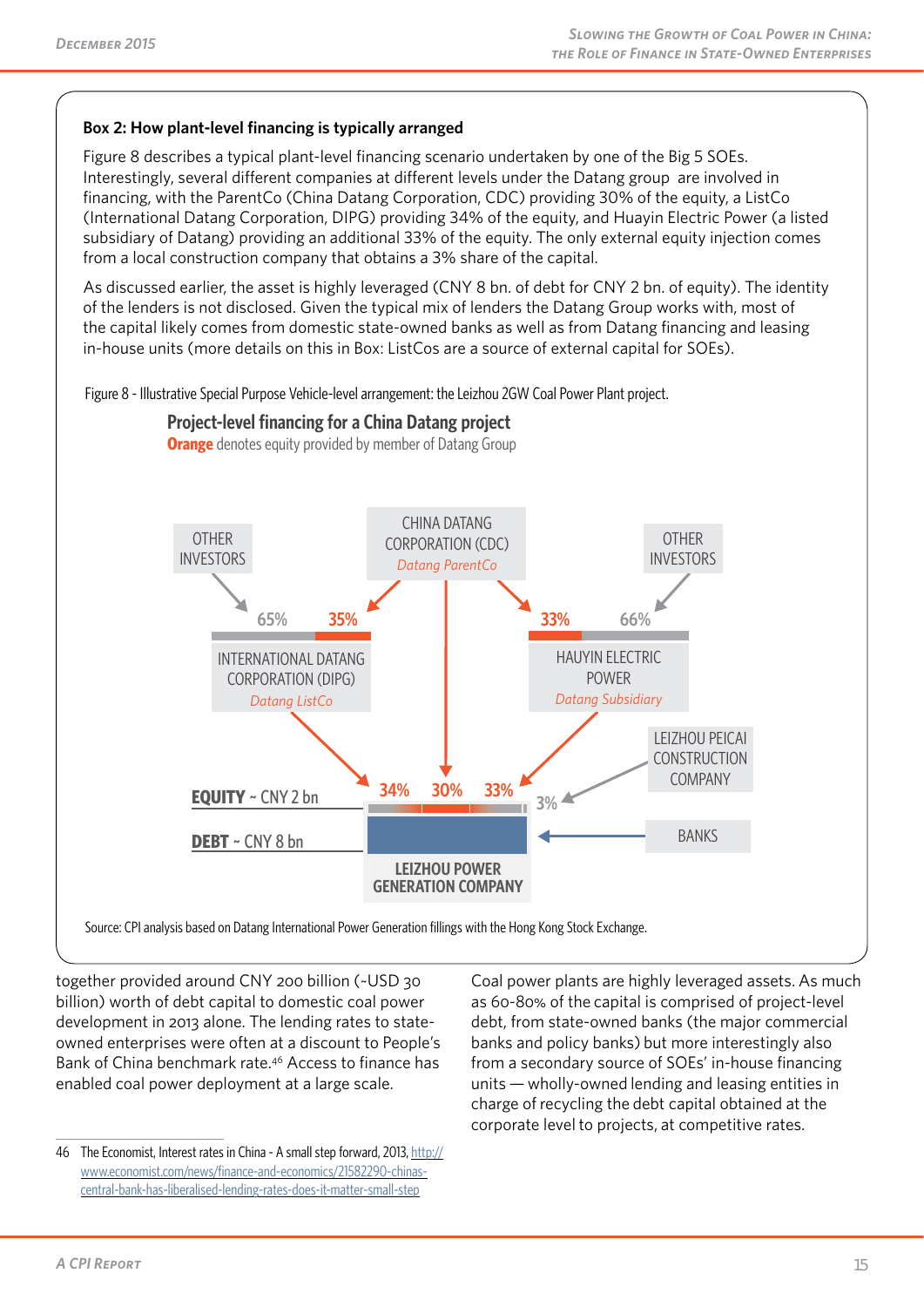SOEs have access to domestic banks' credit lines (essentially from the major state-owned commercial banks and policy banks) partially because provincial and local governments have significant influence over the lending from the provincial and local branches of the banks. SOEs are also able to issue bonds to domestic and international investors. The necessity of seeking resources for capital outside direct government funding has resulted in SOE leverage increasing significantly. From a financing perspective, the move towards more bond issuances has meant more financial freedom for the large SOEs who had previously relied on policy banks or other state-owned bank support.<sup>47</sup>

SOEs' increased reliance on banks and corporate bonds to access cheap debt capital and high deployment has resulted in their liability-to-equity ratios

increasing dramatically. In addition to increased access to low-cost debt, in recent years the Big 5 SOEs also expanded their equity base by issuing stocks (further discussed below), restoring retained earnings to the levels prior to the years of abnormally high coal prices,<sup>48</sup> and capitalized other financial resources that were not required by the central government as dividends. This increased equity base means that SOEs as a whole have been able to increase the level of debt borrowing and become even more leveraged in absolute terms.

Today, liability (which mainly consists of

debt) represents more than 80% of the capital of the Big 5 power generation SOEs and around 75% of their listed subsidiaries' capital (Figure 9 ). By comparison, liability accounts for 60%-65% of capital for SOEs in other industries.49

#### **The government encourages SOEs equity expansion through the capital market**

High leverage ratios have prompted SOEs to seek capital from the stock market, especially when capital injections from the government are unpredictable. The central government also has encouraged the SOEs

Figure 9 - Portion of liability out of total capital (in %) for the Big 5 SOEs (ParentCos) and their listed subsidiaries (ListCos) over 2005-2014.



Source: CPI analysis based on the financial statements of the companies.

and their subsidiaries to go public on the stock market in Hong Kong and in mainland China, recognizing it as a way to impose financial discipline on the parent companies, improving SOE efficiency and increasing market competitiveness.

As described in Section 2, the Big 5 SOEs, as well as other central SOEs, typically have one or more ListCos. These ListCos are listed vehicles or companies spun off from the large SOEs to inject foreign oversight while enabling private and foreign investors to take part in the Chinese economy. Today, ListCos are around one-third of the size of ParentCos in terms total assets, and have become an important source to attract external equity capital.

#### **Other financial and fiscal policies also support SOE returns**

Other finance and fiscal policies also work together to ensure that projects usually make adequate returns. One example is value added-tax (VAT). Despite a nominal VAT rate of 17%, the effective tax rate for coal

<sup>47</sup> Source: CPI interview.

<sup>48</sup> Source: CPI analysis, Bloomberg database.

<sup>49</sup> Speech at China International Energy Summit, 2014, Huadian Group, http:// finance.sina.com.cn/hy/20140729/143119850993.shtml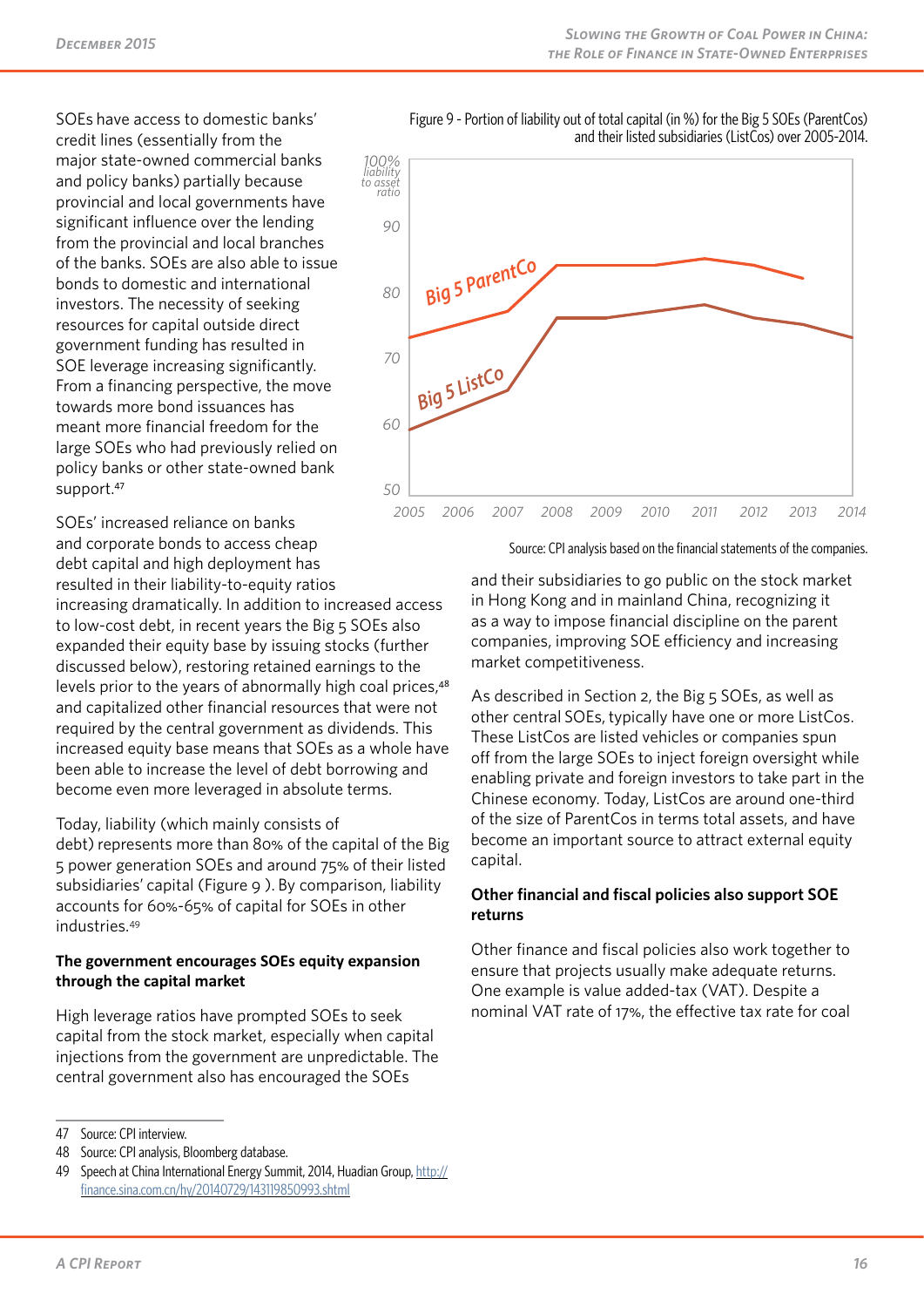power could be as low as 6%-8% due to large amounts of input tax deduction for items such as equipment purchases,<sup>50</sup> benefiting coal-fired generation.<sup>51</sup>

The dividend payments for power generation SOEs have also been favorable compared to international levels. Up until 2007, SOEs didn't pay dividends back to the government, giving them substantial advantages in utilizing capital. In 2007, the government began

to mandate power SOEs to pay 10% of their profit as dividends, and this ratio was gradually increased to 20% in 2014. However, the vast majority of the dividends was refunded back to SOEs through the State Asset Management Budget.<sup>52</sup> As a result, the impact of dividend payout requirement changes on SOEs may not be as significant as expected, and dividend requirements for electricity SOEs remained relatively low.

#### **Box 3: ListCos are a source of external capital for SOEs**

ListCos are controlled by their parent SOEs, with foreign oversight limited to increased transparency and reporting requirements. In fact, ListCos have become a vehicle of choice for the large SOEs to pursue their slow but steady independence from the central government. Notably, they have become a source of capital to monetize growth, by enabling SOE leaders to sell existing assets at market value (rather than just receiving cash flow from the assets), thus facilitating further investments. In particular, this has translated into:

- Injections of high quality assets, or the most attractive plants, from an SOE asset portfolio to its publicly traded subsidiary. These are arranged through arm's length negotiations between the ParentCo and the ListCo. In principle, negotiations are fair, but in practice the valuations are rather opaque to external investors;
- A complex set of interconnected transactions between the ListCo, the ParentCo, and service companies working for the group, making it hard for external investors to understand how much money goes to projects, where the money is actually from, what the money is used for, the fairness of the valuation/negotiations, etc.

The diagram on the next page (Figure 10 ) illustrates the complex organization of the Datang group. The service companies on the right part of the diagram illustrate projects funded by the ListCos: fuel acquisitions from FuelCos (a subsidiary in the group that specializes in the fuel business), power plant construction from a dedicated subsidiary, provision of finance from the FinanceCo (a subsidiary that specializes in providing financial services to the group).

<sup>50</sup> State Administration of Taxation, Leizhou City Branch, Leizhou-Datang coal power project tax analysis, 2014, (in Chinese) http://www.gd-n-tax.gov.cn/ pub/11805/ssxc/swyd/201401/t20140107\_449944.html

<sup>51</sup> People net, Mistry of Finance VAT concession to hydro enterprises, 2014, (in Chinese) http://energy.people.com.cn/n/2014/0313/c71661-24622330. html Jiangsu Provincial Electric Power Design Institute, Studies on the [Economic Evaluation of Thermal Power Projects Based o](http://www.gd-n-tax.gov.cn/pub/11805/ssxc/swyd/201401/t20140107_449944.html)n the VAT Transformation Reform, 2010, (in Chinese) http://nyjsjj.chinaero.com.cn/ nyjsjj/ch/rea[der/create\\_pdf.aspx?file\\_no=20100707&flag=1&journal\\_](http://energy.people.com.cn/n/2014/0313/c71661-24622330.html) [id=dq](http://energy.people.com.cn/n/2014/0313/c71661-24622330.html)kx

<sup>52</sup> NDRC, Announcement on SOE Dividends Measures, 2007 (in Chinese) http://www.mof.gov.cn/zhengwuxinxi/caizhengwengao/ caizhengbuwengao2008/caizhengbuwengao20081/200805/ t20080519\_29015.html . NDRC, Increase of SOE Dividends, 2012, (In Chinese) http://yss.mof.gov.cn/2012zhongyangyusuan/201203/ t201203[22\\_637096.html . NDRC, Further Increase of SOE Dividend](http://www.mof.gov.cn/zhengwuxinxi/caizhengwengao/caizhengbuwengao2008/caizhengbuwengao20081/200805/t20080519_29015.html)s, [2014, \(in Chinese\) http://www.mof.gov.cn/pub/qiyesi/zhengwu](http://www.mof.gov.cn/zhengwuxinxi/caizhengwengao/caizhengbuwengao2008/caizhengbuwengao20081/200805/t20080519_29015.html)xinxi/ [zhengcefabu/201405/t2](http://www.mof.gov.cn/zhengwuxinxi/caizhengwengao/caizhengbuwengao2008/caizhengbuwengao20081/200805/t20080519_29015.html)0140506\_1075478.html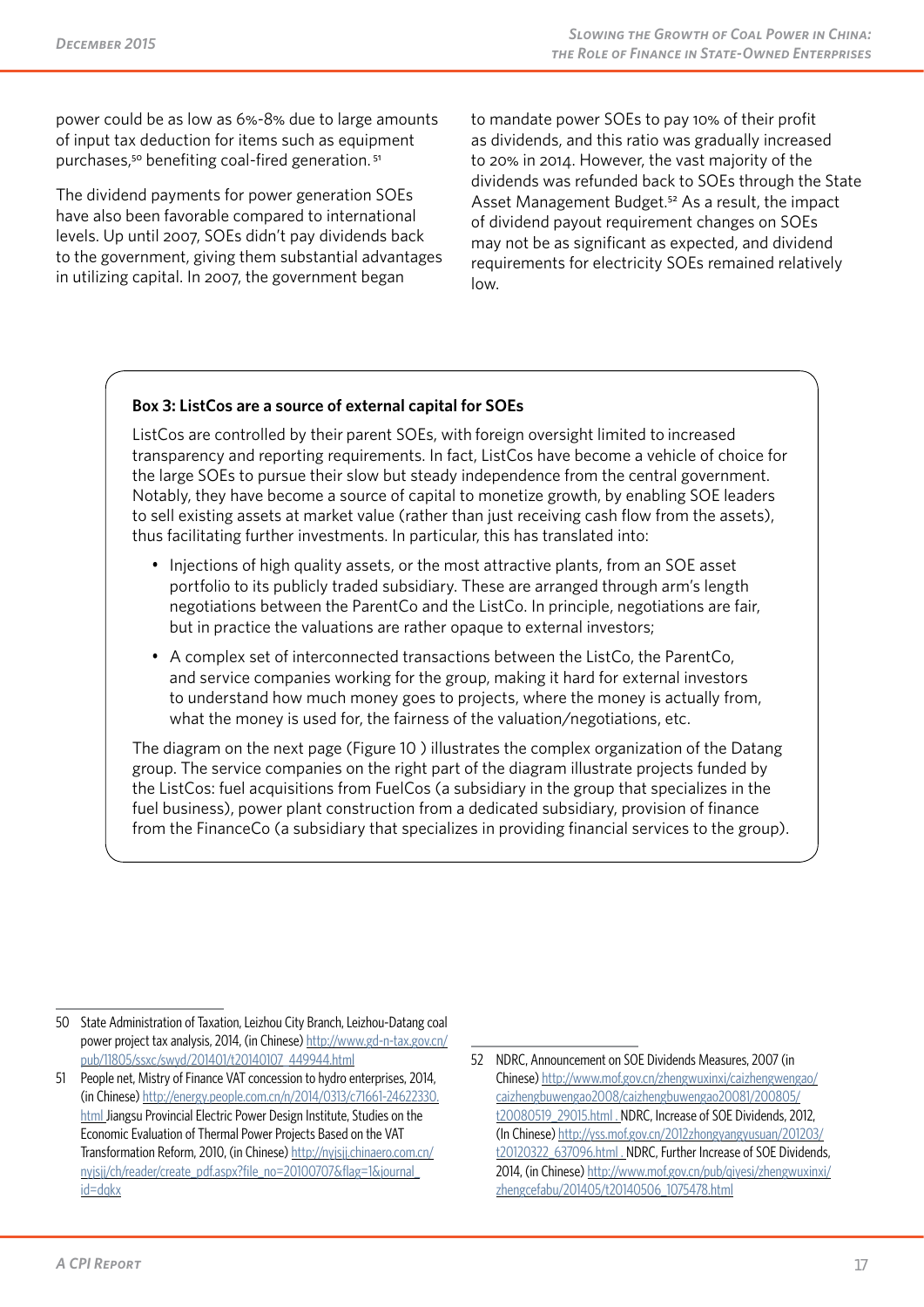Figure 10 - China Datang Group overview: interaction between Datang ParentCo, ListCos, and group service companies. Arrows indicate ownership, and percentages (where present) indicate degreee of ownership.



Source: CPI analysis based on various China Datang Corporation and Datang International Power Generation financial statements.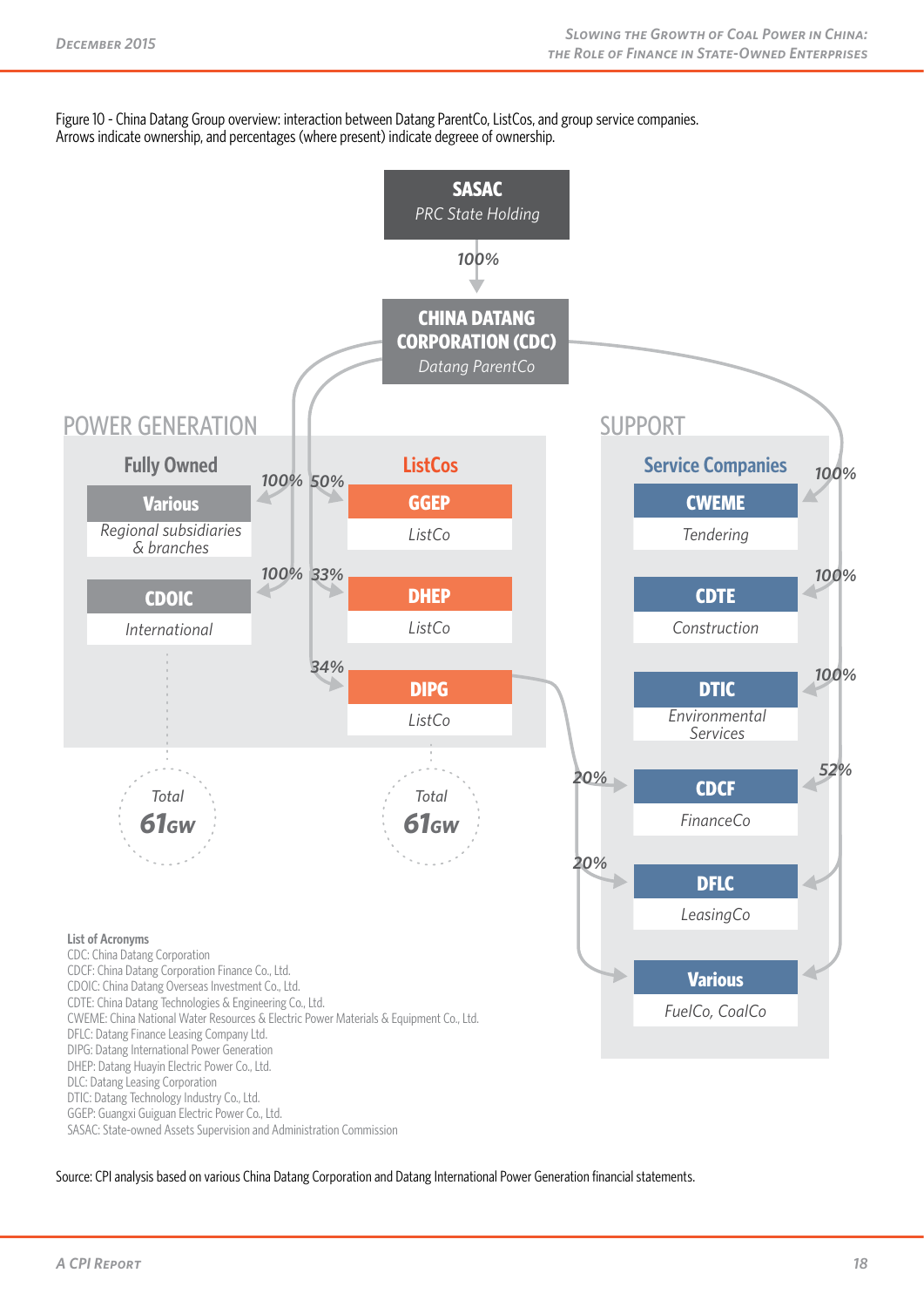# **5. Recent shifts in the macroeconomic environment and government policies are leading to a slowdown in coal power growth**

Coal power has developed at a very fast pace over the past few decades in China. However, several recent macroeconomic and policy changes which affect coalfired generation demand and supply are causing this growth to slow down.

# **5.1 China's "New Normal" affects domestic supply and demand for electricity**

As we mentioned earlier, China has experienced a slowdown in GDP growth in the past few years, with GDP growth slowing to 7.4% in 2014 (see Figure 3). This trend is expected to continue as China adjusts from high to medium-high GDP growth rates. Chinese President Xi Jinping has dubbed this slowdown "The New Normal."53 The slowdown in economic growth will slow electricity demand and subsequently, growth in demand for coal power. In addition, China's growth model is shifting from a capital-intensive, export-driven approach to a serviceoriented one, which is less energy-intensive and will further slow coal power growth.

Figure 3 (in section 1) shows China's GDP growth rates and electricity multipliers from 2000 to 2013. Except for 2008 and 2009, China's electricity multiplier was greater than 1 in the 2000s, meaning that more than 1% of additional electricity was required to produce an additional 1% of GDP. During this time, the growth of the electricity sector supported the development of infrastructure and manufacturing sectors across China.

We are already seeing the slowdown of electricity demand growth. At the beginning of 2014, the China Electricity Council forecasted that the electricity demand growth for the year would be around 7%,<sup>54</sup> while the actual growth by the end of 2014 was only 3.8%.55 The effects of slower growth in demand for coal power generation are expected to continue under the "New Normal" phase of Chinese economic transformation.

On the supply side of coal-fired generation, China is increasingly moving toward multiple development goals that give weight to non-GDP factors, including environmental and social concerns. Balancing these targets requires tradeoffs in coal power development. Researchers found that the external cost of coal production and consumption in terms of damage to water, the ecosystem, and human health, as well as emissions of greenhouse gases, amounted to CNY 420 per ton (USD 67 per ton), based on data from 2012. If this cost were to be included in the market cost of coal, its price would almost double.<sup>56</sup>

The harm to the environment and human health associated with coal power has prompted the State Council to issue the Air Pollution Prevention and Control Action Plan in 2013,<sup>57</sup> restricting coal use in coastal provinces.

In addition to environmental and health concerns, wealth distribution considerations are also restraining the growth in supply for coal power from SOEs. SOE companies and their near-monopoly positions have created inefficiencies in various markets. In the past decade, the government has undertaken several rounds of reforms in the SOE sector to encourage more competition; they have allowed SOE companies to trade on the public market, required them to pay more dividends, and reduced loans to them as a percentage of total loans. In the electricity sector in particular, there has also been a resumed effort to conduct market reform since the State Power Corporation was separated into grid companies and generation companies in 2002, this time with a focus on the distribution and retail side. The effects may eventually spill over to the transmission and generation fronts.<sup>58</sup> Some of these measures, which are intended to reduce the monopoly position of SOEs and ensure more equitable wealth distribution, will have substantial impacts on the Chinese coal power supply and on SOEs.

- 53 Xinhuanet, Xi's "new normal" theory, 2014, http://news.xinhuanet.com/ english/china/2014-11/09/c\_133776839.htm
- 54 CEC, National Electricity Demand and Supply Forecast, 2014, (in Chinese) http://www.cec.org.cn/guihuayutongji/gongxufenxi/ dianligongxufenxi/2014-02-25/117272.html
- 55 [CEC, Annual Electric Power Industry Operation Review, 2014, \(in](http://news.xinhuanet.com/english/china/2014-11/09/c_133776839.htm)  Chinese) http://www.cec.org.cn/guihuayutongji/gongxufenxi/ dianliyun[xingjiankuang/2015-02-02/133565.html](http://www.cec.org.cn/guihuayutongji/gongxufenxi/dianligongxufenxi/2014-02-25/117272.html)
- 56 Teng Fei, The True Cost of Coal, 2014, http://bit.ly/1NSOYSA
- 57 State Council, Air Pollution Prevention and Control Action Plan, 2013, http://www.cleanairchina.org/product/6349.html

<sup>58</sup> For example, see NDRC, Shenzhen City Electricity Pricing Reform Pilot, 2014, (in Chinese) http://jgs.ndrc.gov.[cn/zcfg/201411/t20141](http://bit.ly/1NSOYSA)104\_639639. html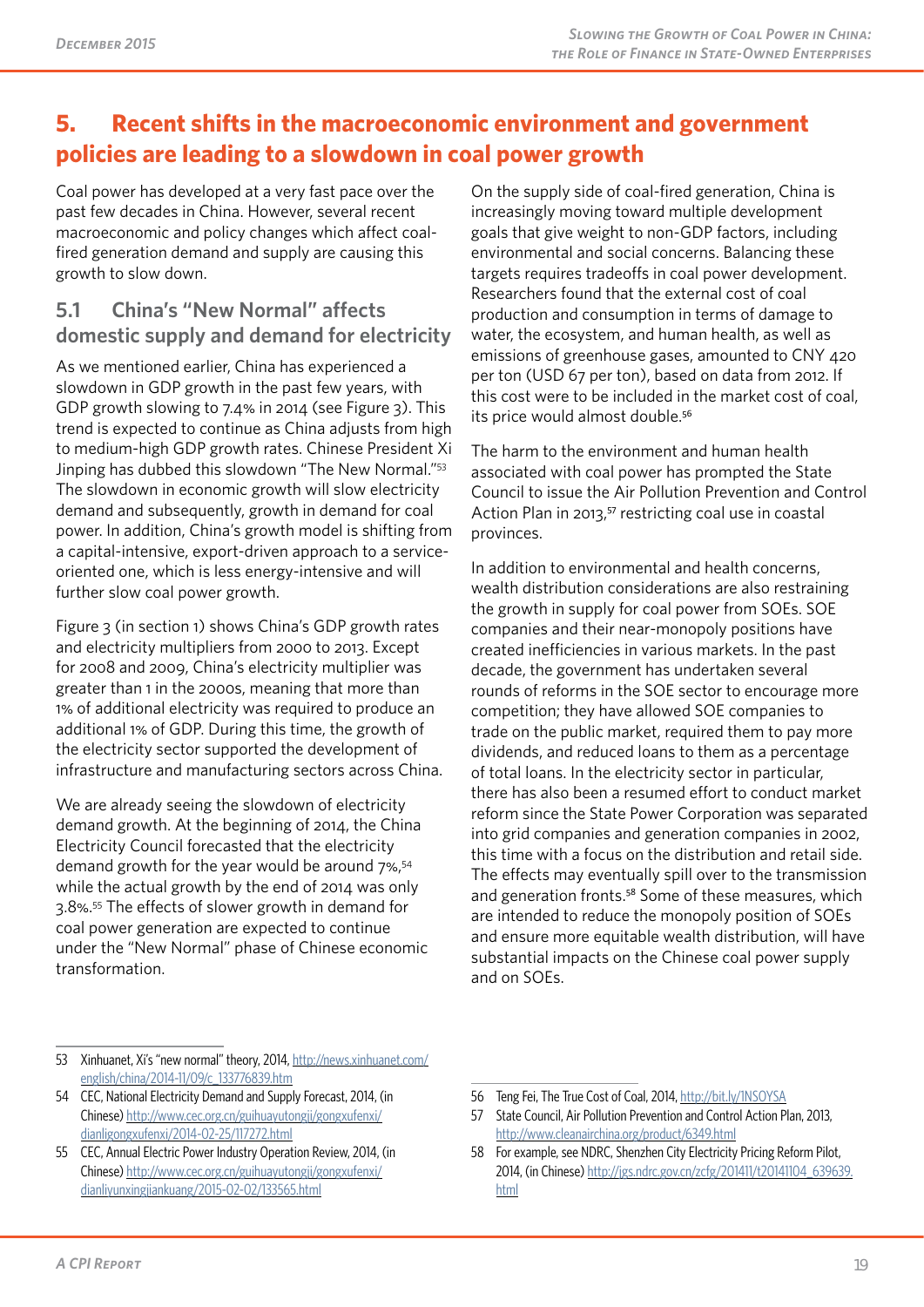Lastly, concern over China's depleting coal reserve is also driving change in how the government views coal power growth. Despite its massive coal reserves, rising coal production is rapidly decreasing the amount of coal remaining for the future. In 2011, China's reserves-toproduction ratio for coal was 34 years, 59 meaning China would exhaust its coal reserve by 2045 if it continued to produce coal at the current rate, whereas merely a decade ago in 2002, this number was 82 years. $60$  Long aware of the danger coal reserve depletion could pose to the economy, China became a net importer of coal back in 2009 to fund its ever-increasing coal demand,<sup>61</sup> and the country is now the top coal importer in the world. Increased dependence on foreign energy sources, however, is risky from an energy security point of view. The State Council's most recent energy strategy plan stated that the country's energy self-sufficiency ratio<sup>62</sup> should be limited to no less than  $85\%$ ,  $63$  (the current level is 90%), in order to limit China's dependency on foreign energy, indicating that energy security is a factor under consideration in the development of energy sources, including coal.

From both supply and demand standpoints, coal power growth going forward will slow. In November 2014, the U.S. and China made a joint announcement of cooperation on climate change and clean energy. China declared its target of peak CO $_{_2}$  emissions by 2030 or sooner.<sup>64</sup> In the State Council Energy Development Strategy Plan (2014-2020), China also stated goals to limit coal consumption to 4.2 billion tons, and to reduce coal consumption as a portion of total primary energy consumption to below 62% by 2020.

- 60 World Energy Council, World Energy Resources 2004 Survey, http://www. worldenergy.org/wp-content/uploads/2012/10/PUB\_Survey-[of-Energy-](http://www.worldenergy.org/wp-content/uploads/2013/09/Complete_WER_2013_Survey.pdf)[Resources\\_2004\\_WEC.pdf](http://www.worldenergy.org/wp-content/uploads/2013/09/Complete_WER_2013_Survey.pdf)
- 61 [Understand](http://www.worldenergy.org/wp-content/uploads/2013/09/Complete_WER_2013_Survey.pdf)ing China's Rising Coal Imports, Carnegie Endowment, 2012, http://carnegieendowment.org/files/china\_coal.pdf
- 62 [Energy self-sufficiency ratio = \(Total energy production / Total energy](http://www.worldenergy.org/wp-content/uploads/2012/10/PUB_Survey-of-Energy-Resources_2004_WEC.pdf)  [consumption\) \\* 100%](http://www.worldenergy.org/wp-content/uploads/2012/10/PUB_Survey-of-Energy-Resources_2004_WEC.pdf)
- 63 State Council, Energy Development Strategy Action Plan (2014-2020), (in [Chinese\) http://www.gov.cn/zhengce/content/2014](http://carnegieendowment.org/files/china_coal.pdf)-11/19/content\_9222. htm
- 64 The White House, FACT SHEET: U.S.-China Joint Announcement on Climate Change and Clean Energy Cooperation, 2013, http://www.whitehouse. gov/the-[press-office/2014/11/11/fact-sheet-us-china-joint-announcemen](http://www.gov.cn/zhengce/content/2014-11/19/content_9222.htm)t[clim](http://www.gov.cn/zhengce/content/2014-11/19/content_9222.htm)ate-change-and-clean-energy-c

However, this does not necessarily imply a decline in coal use in the near future. In the 12<sup>th</sup> Five-Year Plan (2011-2015), the government set the target of adding 300 GW of incremental thermal coal capacity by 2015, representing a 7.8% compound annual growth rate. Moreover, in the latest Energy Development Strategy Action Plan, the State Council declared the "efficient and clean use of fossil energy" is at the same priority level as non-fossil energy deployment, naming coal as a strategic energy resource.<sup>65</sup>

In addition, alternative energy technologies have not yet reached enough capacity to replace coal growth. For renewable energy technologies, given an average 25% capacity factor for wind and 15% for solar, growth needs to double or triple in order to substitute for the targeted coal power capacity increase.<sup>66</sup> For hydro energy, limited river resources are the biggest concern, as current deployed hydro capacity accounts for 70% of the economically exploitable amount.<sup>67</sup> Nuclear energy is potentially a meaningful energy source to provide an alternative to coal; however, long construction periods as well as safety concerns could hamper nuclear power's ability to significantly replace coal. For natural gas, China has prioritized non-power uses such as transportation, heating, and cooking over power generation, given limited supplies.<sup>68</sup> The government also allows differential pricing for gas generators, instead of providing a benchmark tariff as it does with other energy technologies, which reduces the electricity price risk for investors. Given the various concerns and constraints of alternative energy capacity development and the need to ensure electricity supply meets demand, significant effort will still be required to ensure China is on the right track to meet its low-carbon energy transition goals.

### **5.2 Policy changes are being deployed to constrain coal power growth**

To meet these changing priorities, the central government has pulled back on some of its support for SOEs. More broadly, this effort has translated into a multi-pronged set of changes affecting the SOEs' cash flows and profitability (see Table 3 for a summary of the major changes).

- 67 UBS, Chinese Independent Power Producers report, 2014, http://www. adaro.co[m/wp-content/uploads/2014/04/uep05373.pdf](http://www.gov.cn/zhengce/content/2014-11/19/content_9222.htm)
- 68 [NRD](http://www.gov.cn/zhengce/content/2014-11/19/content_9222.htm)C, Announcement on Natural Gas Power On-grid Tariff Management, 2014 http://www.sdpc.gov.cn/zcfb/zcfbtz/201501/t20150114\_660176.html

<sup>59</sup> World Energy Council, World Energy Resources 2013 Survey, http://www. worldenergy.org/wp-content/uploads/2013/09/Complete\_WER\_2013\_ Survey.pdf

<sup>65</sup> State Council, Energy Development Strategy Action Plan, 2014, (in Chinese) http://www.gov.cn/zhengce/content/2014-11/19/content\_9222. htm

<sup>66</sup> Source: CPI interviews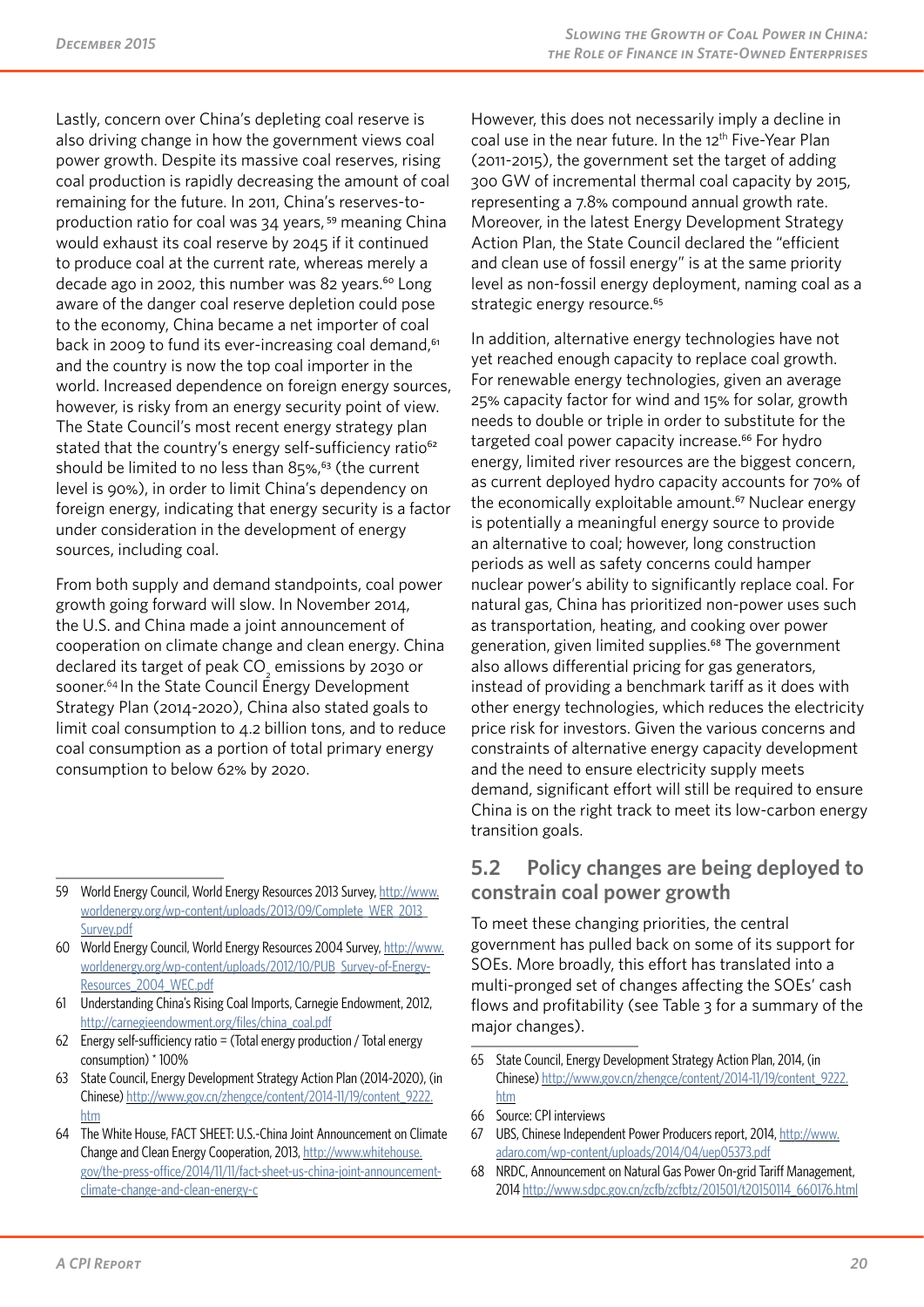**Equity injections are slower.** The first major change was meant to affect SOEs' sources of capital. As mentioned earlier, SOEs usually expect when they face large losses, such as in 2009 when electricity companies suffered losses from natural disasters. However, from 2009 to 2012, the coal price increased significantly and caused substantial financial difficulties for coal-fired companies, but the government didn't come to their rescue until 2012 when the coal price increase already passed its peak. The unpredictability and time-lag in capital injections limited the availability of cheap capital for SOEs' expansion plans, both directly, because of their lower equity base, and indirectly, through the foregone additional borrowing, or leverage, that they could have secured with the equity base, currently around four times as large as the equity.

**Increases in required dividends.** The state also started to demand payments in the form of dividends from the Big 5 SOEs from 2007, and has been increasing the payment of dividends every few years since then. In 2012, the government committed to (1) steadily increase the dividend payout ratio of SOEs (from 10% of the profits prior to 2010, to 15% in 2011, and targeting 30% by 2020) to levels more comparable to listed companies in other countries, as well as (2) increase the number of SOEs covered in the program that are required to distribute part of their profits as dividends.<sup>69</sup> The objective is to constrain the amount of cheap capital available to SOEs and thereby limit their ability to pursue inefficient investment programs and expand coal deployment, as well as to contribute to the state budget and reduce barriers to private sector development. However, as mentioned in Section 3, as the dividends collected may ultimately be used to the benefit of SOEs, it is difficult to gauge the real effect of dividend policy changes on SOEs.

**Tariff adjustments.** The other major change had to do with the profit margin that coal power generators enjoyed. In recent years, the government has implemented adjustments to tariffs more slowly than generation cost increases. For example, from 2010 to 2011 when the effect of the fuel price increase was most significant, the average spot coal price at Qinhuangdao port increased from CNY 748/ton to CNY 821/ton,

Table 3 - Changes in policies post-2010

| <b>FINANCE, TARIFFS,</b><br>& TARGETS<br><b>(CHANGES IN</b><br><b>POLICIES)</b> | <b>COMMON</b><br><b>PRACTICES PRIOR</b><br><b>TO 2010</b>     | <b>RECENT</b><br><b>CHANGES</b>                                                                                                      |
|---------------------------------------------------------------------------------|---------------------------------------------------------------|--------------------------------------------------------------------------------------------------------------------------------------|
| Equity injection from<br>the government                                         | Equity injection<br>expected when<br>companies make<br>losses | Greater uncertainty<br>and delays in equity<br>injections                                                                            |
| Dividends Target                                                                | 10%                                                           | Increased to 30%<br>by 2020                                                                                                          |
| Loan rate                                                                       | PBOC <sup>*</sup> minus 10%                                   | PBOC or PBOC plus                                                                                                                    |
| Tariff increase in<br>relation to fuel price<br>increase                        | Tariff adjustment<br>was slow                                 | The speed of<br>tariff adjustment<br>slightly improved<br>but still could not<br>compensate quickly<br>for increasing fuel<br>prices |

\* People's Bank of China benchmark lending rates

a 9.8% increase.<sup>70</sup> By comparison, in the same time period, provincial level guidance tariffs only increased 2.3% on average, from CNY 378.4/MWh to CNY 387.2/MWh.<sup>71</sup> The speed and extent of the tariff price increase was not enough to compensate for the fuel price increase for coal power generators, and resulted in reduced profits or even losses at the enterprise level. However, due to the subsequent coal price decrease after 2012, price and cost are now realigned.

More subtle changes have also affected coal power generators' profit margins. Notably, the introduction of more differentiated support mechanisms and additional administrative measures described below have made it more difficult for coal power generators to optimize their margins, resulting in lower revenues. These include:

• Stricter environmental penalties and emission standards: The 2014 Coal Power Energy Saving and Emission Reduction Upgrade Action Plan calls for near zero emissions of respirable particular matter, SO2, and NOx emissions for coal power plants, making emissions standards

<sup>69</sup> Fan Gang and Nicholas C. Hope, The Role of State-Owned Enterprises in the Chinese Economy: http://www.chinausfocus.com/2022/wp-content/ uploads/Part+02-Chapter+16.pdf. Sixth Meeting of the U.S.-China Strategic and Economic Dialogue U.S. Fact Sheet - Economic Track: http:// www.treasury.gov/press-center/press-releases/Pages/jl2563.aspx

<sup>70</sup> Bernstein Research, Asian Coal & Power: Less, Less, Less…The Beginning of the End of Coal

<sup>71</sup> NRDC Electricity Tariff Adjustment Announcements, CPI calculation, http:// jgs.ndrc.gov.cn/jggs/dljg/201106/t20110602\_416534.html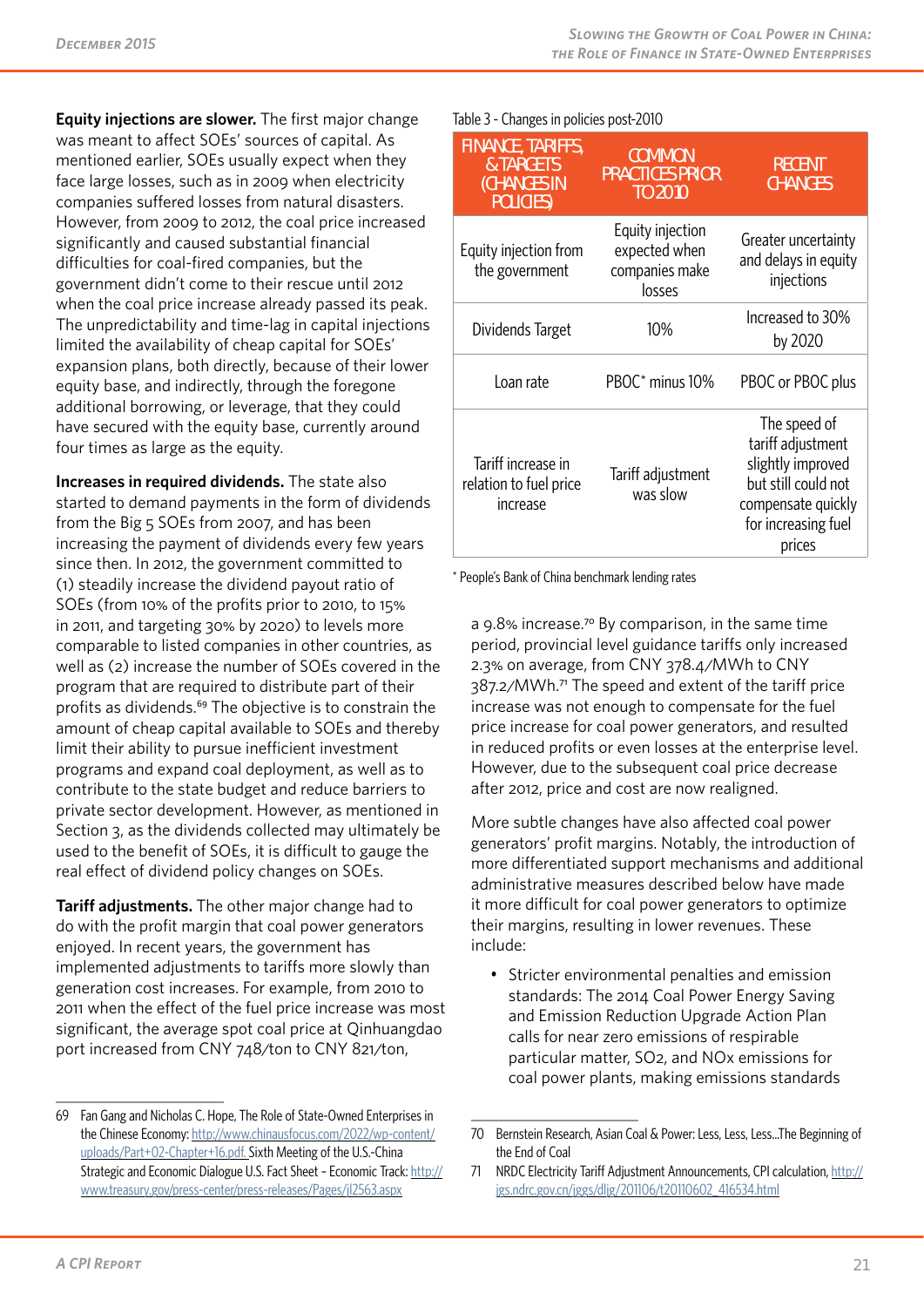stricter than for natural gas fired plants. Some recently installed plants have already achieved this.

- Introduction of dispatch hour schemes that in theory prioritize lower emissions technologies
- New unit energy efficiency standards in terms of coal consumption per kWh
- Restrictions from entering markets in high air pollution regions including Beijing, Shanghai, Guangzhou, and the surrounding regions
- Continued phase-out of outdated coal-fired generation capacity

*-3*

Country-wide portfolio requirements of 15% of primary energy consumption from non-fossil fuels by 2020

On the other hand, SOEs access to finance continues to be abundant, and finance costs are kept at a relatively low level. For the past decade, the PBOC one-year benchmark lending rate has fluctuated between 4.6% and 7.5%, and from 2012 to 2015, this rate has dropped from 6.5% to 4.6%, a 30% decrease.72 As a result, SOEs have increased their leverage ratios to utilize lowcost debt finance from state banks and bond finance. Abundant low-cost debt ensures that electricity generation is still viable and that SOEs have enough incentive to develop coal power as directed by the government.

*0 3 6 9 12 15% profitability Big 5 ParentCo Big 5 ListCo*

Figure 11 – Big 5 Generators ParentCo and ListCo profitability over the past decade.

*-6 2005 2006 2007 2008 2009 2010 2011 2012 2013 2014*

Source: CPI analysis based on Bloomberg database. Accessed June 11, 2015. The data has been adjusted to reflect data unavailability for some companies in some years, including Guodian Group (2008), Datang Group (2013), and Guodian Power Development Company (2005-2014). Government grants are already included in the profitability assessment.

> Even so, overall profitability is lower. The evolution of tariff and other policies, combined with input price changes, has contributed to coal power generators' lower profitability. As shown in Figure 11, despite the years of high fuel costs relative to tariff prices (from 2008 to 2011), Big 5 ParentCos have generally maintained profitability between zero to 3%, partially as a result of allocating high quality assets to their ListCos. ListCos' average profitability has been recovering since 2008. Although companies can still expect to get trued up eventually by the government, the recovery process is expected to take longer than before, and profitability is in general lower post 2011 than prior to 2008.73

72 China interest rates 1996-2005, Trading Economics, http://www. tradingeconomics.com/china/interest-rate

<sup>73</sup> CPI interviews.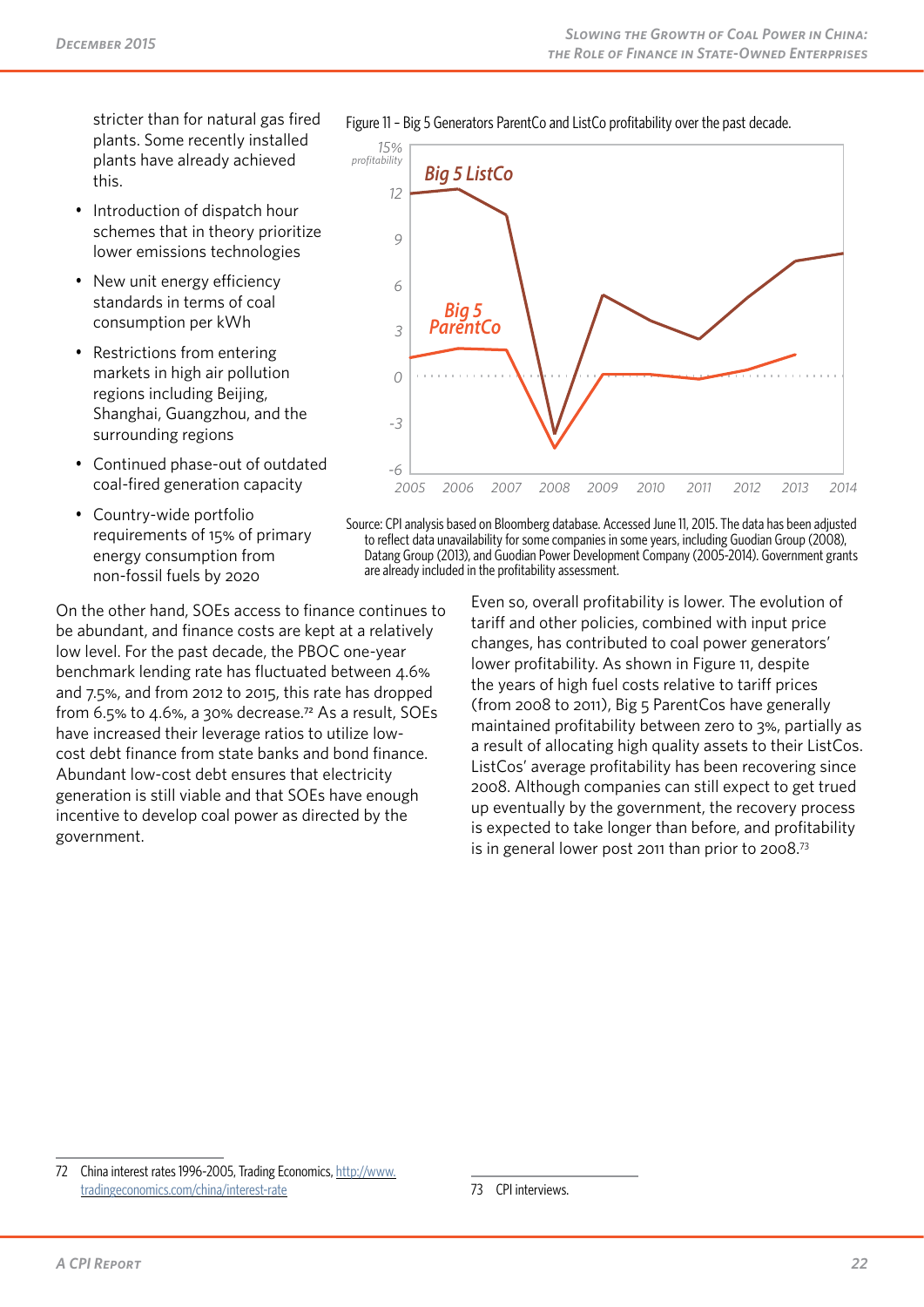# **6. The impact of changes in government policy and finance support for coal power SOEs has been limited**

The government has been attempting to slow down the expansion of coal power and to impose greater financial discipline on SOEs through increasing dividend requirements and encouraging the use of ListCos to raise further equity. However, in spite of the reductions in government support for coal-fired power, the impact on SOEs' ability to invest in coal-fired generation to date has been limited, as power generators are becoming increasingly autonomous and financially self-sustaining.

## **6.1 SOEs are increasingly self-sustaining**

In order to maintain profitability levels, SOEs have been aggressive in building new coal power plants over the years. In the past, their expansion targets have required significant financing from external sources, including the government, for their massive capital expenditures. Recently, however, SOEs' asset base has grown large enough to allow them to fund their coal capital expenditures internally and SOEs are becoming increasingly independent of external capital support. Our analysis indicates that in recent years, tariff revenue to cover depreciation expenses has become large enough to cover SOEs' coal power construction costs.

For the Big 5 SOEs, financing for capital expenditures can come from three sources:

- Cash from operating activities: SOEs can use retained earnings (after paying the dividends required by the government) as well as tariff revenues meant to cover depreciation expenses.
- Cash from financing activities: SOEs may take on additional debt by borrowing from banks or issuing bonds, or obtain equity injections from the government and as well as from public equity markets through issuance of new ListCo shares.
- Cash from investment and divestment activities: SOEs can generate positive cash flow from divesting stakes in affiliates and assets. They have only engaged in asset sales to a limited extent.

Previously, we have illustrated how SOEs have financed growing capital expenditures largely through increasing levels of debt which have been enabled both through increased allowed leverage as well as a growing equity base coming from retained earnings, the issuance of ListCo shares, and capital injections from the government as needed. We have also seen that recent changes in government policy have resulted in lower profitability, though SOEs still have access to low-cost debt for capital expenditures.

#### **SOE tariff revenues have grown large enough so they can finance coal capital expenditures from operating cash flows alone.**

The government sets coal power tariffs at a level sufficient to cover average generation costs (including fuel and labor), taxes, depreciation expenses, and to provide investors (both debt and equity) a return on invested capital. Tariff revenues provided to cover depreciation expenses – which amount to between 2-5% of total asset value each year – and provide a return on capital are now a significant source of cash for SOE capital expenditures.

If the SOEs were privately owned, these revenues represent a return of – and on – invested capital which could either be distributed to investors or reinvested to drive earnings growth. However, as discussed earlier, the state has historically demanded very modest distributions for its equity stake in the SOEs. Instead, the state has set incentives to focus SOE management on achieving policy targets, and SOE management is incentivized in particular to focus on maximizing firm asset value and achieve capacity targets. As a result, the tariff revenues have largely been reinvested to grow their portfolios of generation assets in order to meet the asset and capacity targets set by the state. This has enabled the SOEs to support sustained capacity growth in the near to mid-term, and allow for a sustained level of self-financed capacity over the long-term.<sup>74</sup>

<sup>74</sup> The ideas here is that in the near term (before many of the initial assets are retired), when these cash flows are invested in capital assets, they further increase the asset base, and thereby increase cash flows from tariffs to cover asset depreciation and returns available for capital investments. This process repeats and sustains the growth of assets, contributing to the virtuous circle from which SOEs are now benefiting. In the long-term (after the initial assets are retired), capacity growth will be offset by asset retirement, and cash from tariffs to cover depreciation expenses alone can only be used to sustain some level of capacity. Retained earnings from profits are also needed for capacity growth.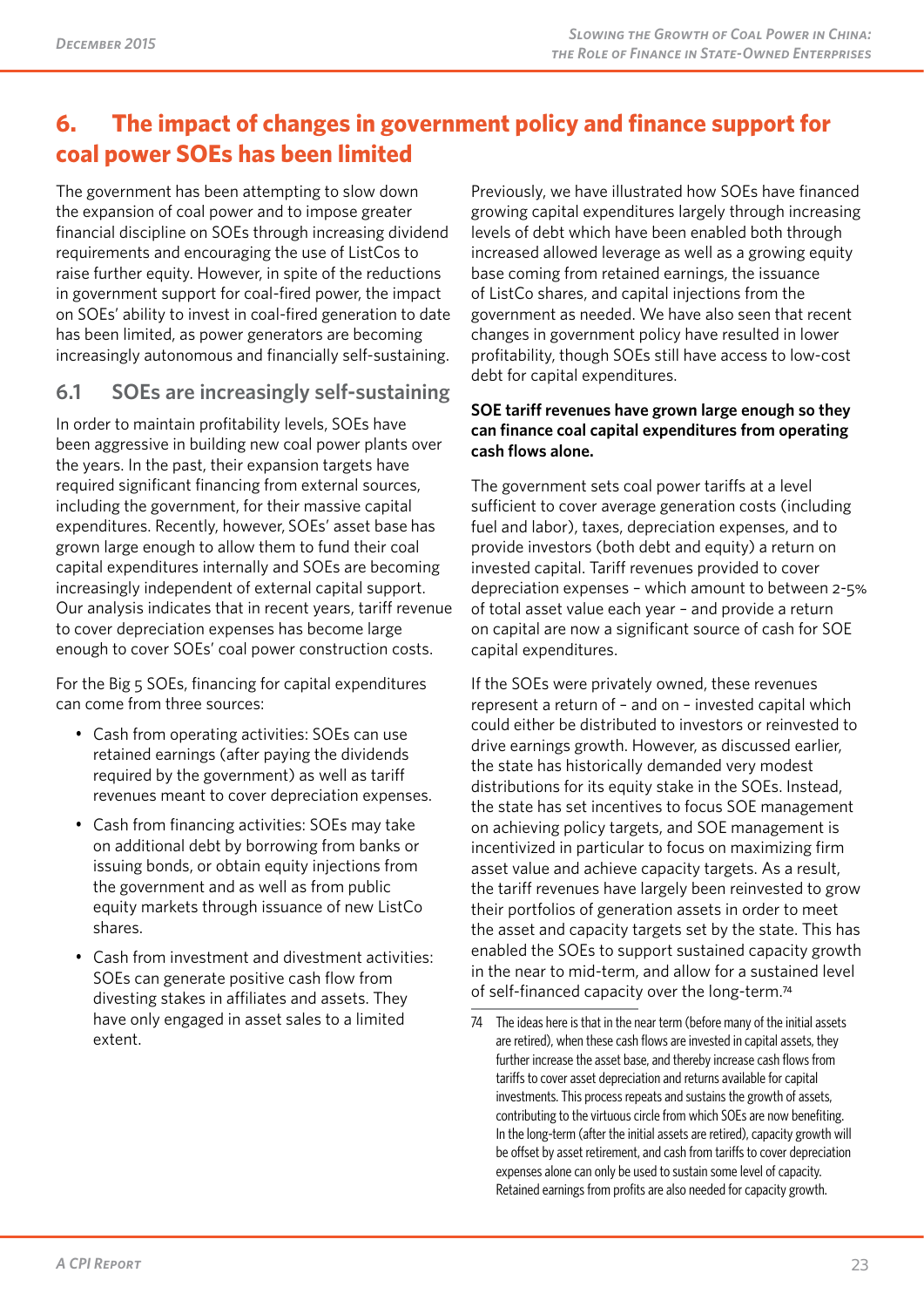Figure 12: Depreciation as a portion of capital expenditures of Big 5 ParentCos and ListCos has been at or near 50%, indicating that tariff revenue from depreciation alone has been enough to fund half of SOEs' capital expenditures



Source: Bloomberg database, CPI analysis. We used weighted average of corporate financial data only in years where these data are available in Bloomberg.

In fact, the asset base of the SOEs has grown large enough that the cash flows alone resulting from tariffs to cover future replacements of depreciated assets are now sufficient to cover more than half the total capital expenditure of these companies in recent years, as shown in Figure 12.

Figure 13. Tariff revenues to cover depreciation expenses (unit: million CNY per MW) are now 30% more than Big 5 SOEs' coal power capital expenditure requirements.



Source: IEA, Projected Costs of Generating Electricity, 2010, https:// www.iea.org/publications/freepublications/publication/project- ed\_costs.pdf Since the capital expenditure figures above cover all capital investments for SOEs and is thus an overestimate of their investments in coal power, we've also compared tariff revenue for depreciation to the cost of coal power additions each year to get a better picture of how SOEs' sources of finance compare to their coal power capacity expenditures. Figure 13 shows a conservative estimate of tariff revenues from depreciation per MW of coal power investment. Over the years, tariff revenue to cover depreciation grew from CNY 0.5 million to 5.5 million per MW. By comparison, in 2010, the estimated overnight construction cost for supercritical and ultra-supercritical coal power plants in China was at the level of USD 0.56~0.63 million per MW (CNY 3.8~4.3 million per MW).75 **This means that since 2011, tariff revenue to cover depreciation alone has been enough to cover the entire cost of coal power construction.** 

As a result, SOE companies can now finance their coal capital expenditures largely from operating cash flows. This shift is embedded in the tariff structure, on which external finance has limited influence. As a consequence, coal financing in SOEs have become self-sustaining, and SOEs have become able to partially insulate themselves from changes in government finance and policy support.

<sup>75</sup> https://www.iea.org/publications/freepublications/publication/projected\_ costs.pdf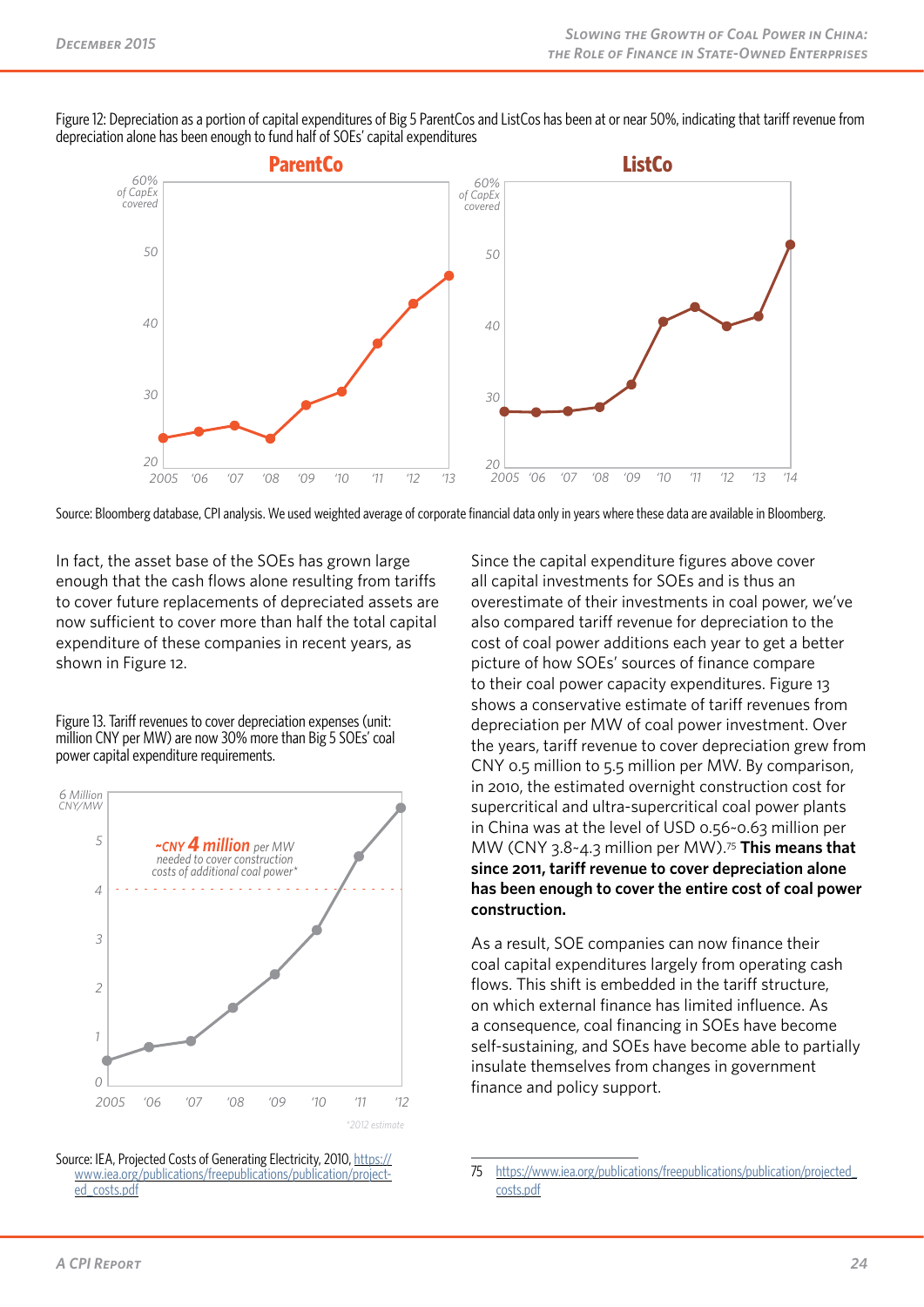#### **Other adaptations have also ensured SOEs' ability to grow despite reduced government support**

The Big 5 SOEs have grown into integrated and diversified players, allowing them to better manage the major risks in the coal power industry (such as fuel price risk, revenue risk, construction risk, etc.). At one point, SOEs even went against the will of the central government when they integrated coal mining companies in order to offset the impact of increased input prices.76 Their more diversified role has also allowed SOEs to pursue profitable business opportunities in related domestic sectors (such as maritime transportation, port services, finance, railways, nuclear, etc.). As a result, a significant portion of the revenues and costs are now from activities other than coal power generation. For example, in 2013, around 21% of China Power International Development Corporation's revenue came from noncoal power businesses, and around 15% of Guodian Power Development Company's revenue came from non-electricity businesses. If accounting for electricity generation from non-coal sources, this number would be even higher.<sup>77</sup> SOEs have also pursued profitable business opportunities outside of China, or outside of their typical set of activities, for example acquiring shares from financial institutions to increase profitability.

In addition, the Big 5 SOEs have more political clout than other domestic players. Interviews with stakeholders suggested that as owners of state assets, SOEs have enjoyed quicker permitting for coal power plants than non-SOEs. Likewise, SOEs have been able to exercise negotiating power in their dealings with upstream input prices through methods such as signing contracts for long-term coal supplies at lower than market prices, allowing them to maintain relatively high operating margins and insulating them to a certain extent from unfavorable market conditions.

Today, only SOEs have the financing capacity to deploy ultra-supercritical coal-fired plants with high upfront costs. Building ultra-supercritical units of 600 MW or larger, which will be required to reach government installed capacity and efficiency targets, is capital intensive and requires high up-front costs. Large SOEs

not only have the capability to develop these projects, but also can channel government resources, such as low-cost equity and debt, to finance them.

#### **Foreign and external investors have little potential to impact SOE investment decisions**

As discussed earlier, SOEs account for most investment in coal power, with non-SOE capital representing only a small fraction of total coal power financing, with minority stakes in joint-venture generation assets, or non-controlling shares of ListCos listed in Hong-Kong or Shanghai.

ListCos are owned mostly by SOEs (sometimes by multiple SOEs), rather than foreign or domestic private investors. These ListCos help the SOEs secure additional capital to fuel continued growth while allowing stateowned actors ensure that they maintain control of the entities. Similarly, foreign and/or private partners (if any) in joint ventures are always limited to a minority stake. Power plant construction companies often own less than 5% of the power plant special purpose vehicle which remunerate them for their work, but they do not exercise any significant control over the asset. Foreign investors such as the French energy group EDF are more interested in cementing a longer-term relationship with a big Chinese electricity player than in ownership.

Some pure private players have been able to deploy assets and investments relatively independently thanks to carefully orchestrated management of their relationships with the central government. However, the bulk of the foreign and external capital secured is injected into SOE-controlled vehicles; this arrangement makes sense for SOEs because these external actors don't have control over the assets or representation among management and directors. Until recently, foreign investors in coal power projects were driven out of the country (including notably AES in 2012) because projects were not meeting the required rates of return.<sup>78</sup> Compared to their SOE counterparts, domestic and foreign private investors typically have less of a financial cushion, and are under greater pressure and scrutiny from their investors. 2014 saw a resurgence of related inward foreign direct investment (see box on the case study of a joint venture between EDF and Datang).

<sup>76</sup> New trends in electricity generation companies' capital strategies, China Electric Power News Net, 2010, (in Chinese) http://www.chinaero.com.cn/ yjgc/jygl/05/19132.shtml

<sup>77</sup> CPI analysis, Bloomberg database.

<sup>78</sup> Reuters (07/05/2012): http://www.reuters.com/article/2012/05/07/us-aesidUSBRE8460J420120507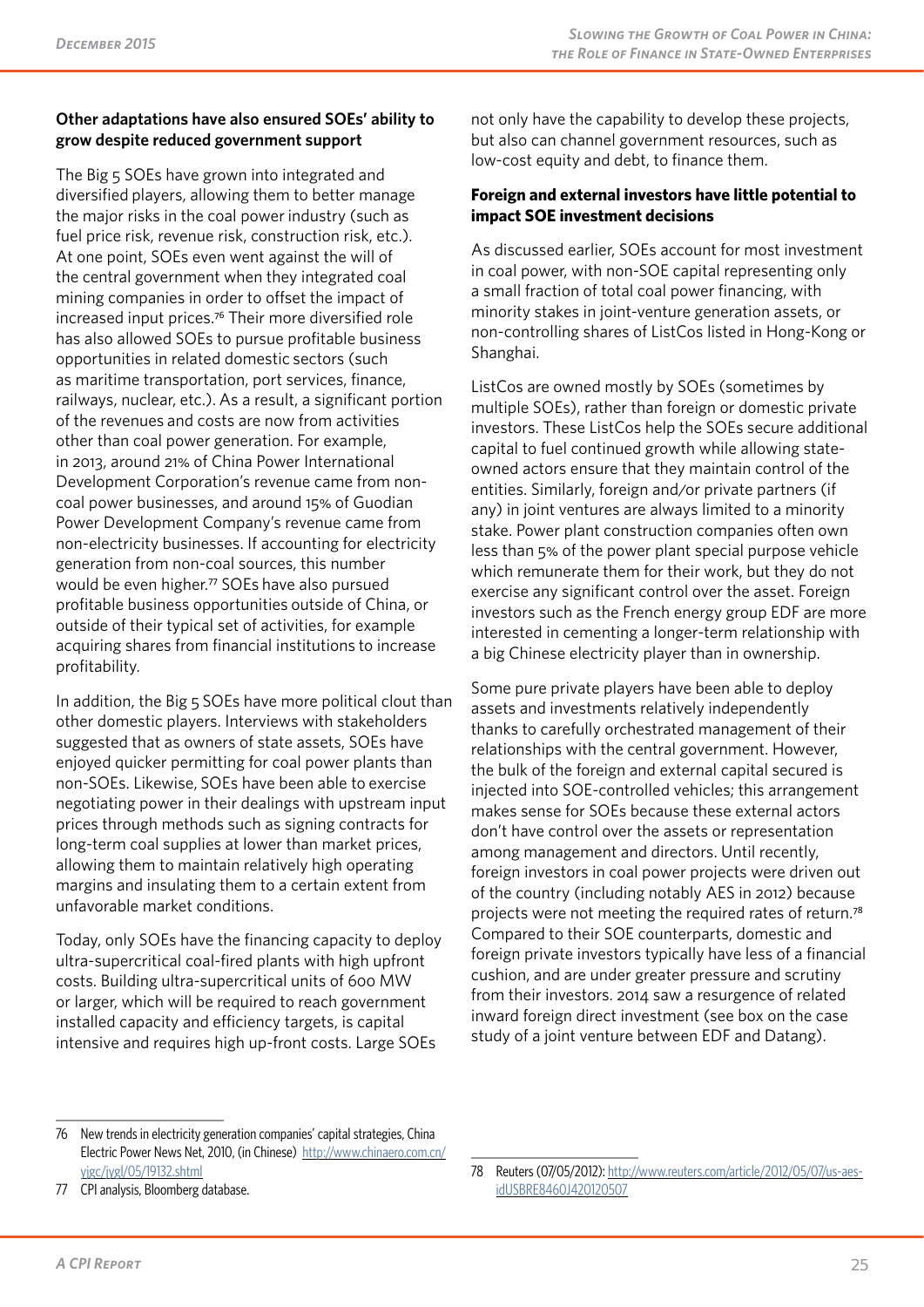Corporate governance and business processes have improved SOEs' financial discipline through listing requirements, especially for companies listed on the Hong Kong or U.S. exchanges, as the government had hoped. Reporting requirements and increased transparency on directors' activities and remuneration created an additional layer of administrative control. Likewise, SOE reforms were promoted through more transparent information. All of this has contributed to increasing the value of state assets, which has helped

maintain the dominance of SOEs. No external investor has enough shares to exercise any control, especially regarding asset investment decisions. As we have seen, ListCos have also given SOEs access to capital for expansion (see Box on ListCos).

Overall, because assets are still controlled by the SOEs, there is very limited potential for domestic and foreign private investors to impact the electricity generation mix or SOEs' capital expenditure and expansion plans.